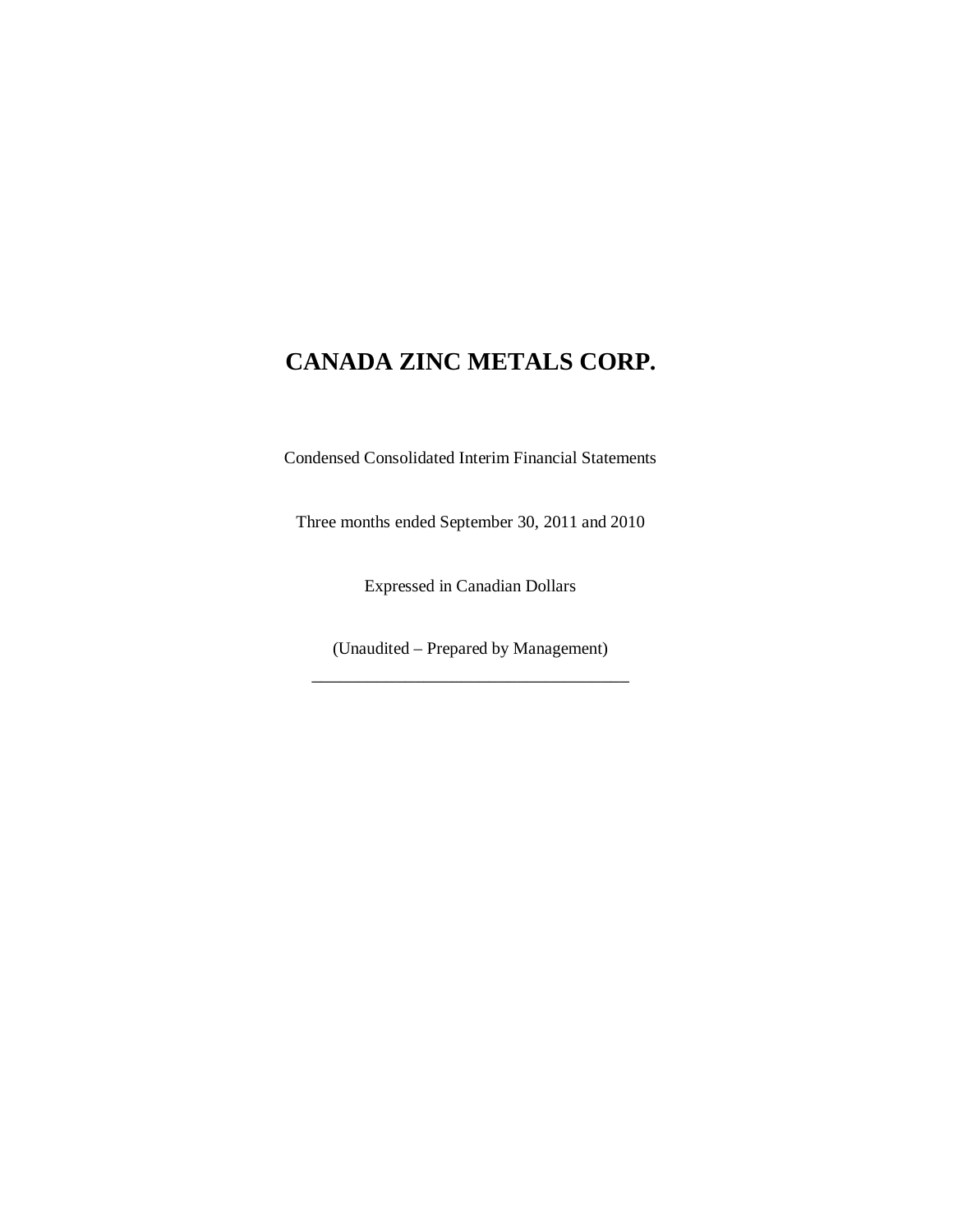| Index                                                           | Page          |
|-----------------------------------------------------------------|---------------|
|                                                                 |               |
|                                                                 |               |
|                                                                 |               |
|                                                                 |               |
|                                                                 |               |
| Notice of no Auditor Review                                     | 3             |
|                                                                 |               |
| <b>Condensed Consolidated Interim Financial Statements</b>      |               |
|                                                                 |               |
| Condensed Consolidated Interim Statements of Financial Position | 4             |
| Condensed Consolidated Interim Statements of Changes in Equity  | 5             |
| Condensed Consolidated Interim Statements of Comprehensive Loss | 6             |
| Condensed Consolidated Interim Statements of Cash Flows         | $\mathcal{I}$ |
| Notes to Condensed Consolidated Interim Financial Statements    | 8-30          |
|                                                                 |               |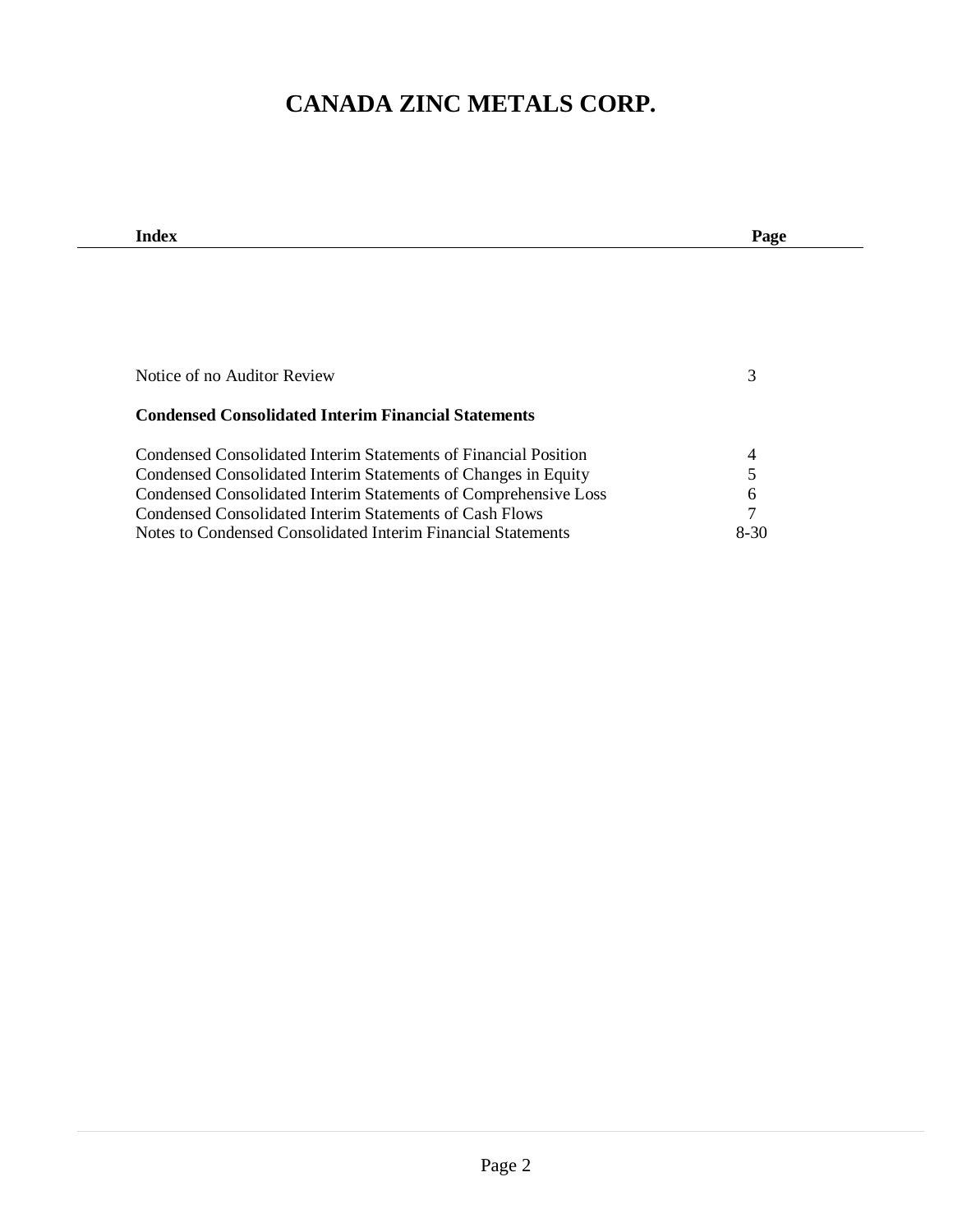## **NOTICE TO READER**

Under National Instrument 51-102, Part 4, subsection 4.3(3)(a), if an auditor has not performed a review of the condensed consolidated interim financial statements, they must be accompanied by a notice indicating that the financial statements have not been reviewed by an auditor.

The accompanying unaudited condensed consolidated interim financial statements of the Company have been prepared by management and approved by the Audit Committee and Board of Directors of the Company.

The Company's independent auditors have not performed a review of these condensed consolidated interim financial statements in accordance with the standards established by the Canadian Institute of Chartered Accountants for a review of interim financial statements by an entity's auditors.

December 29, 2011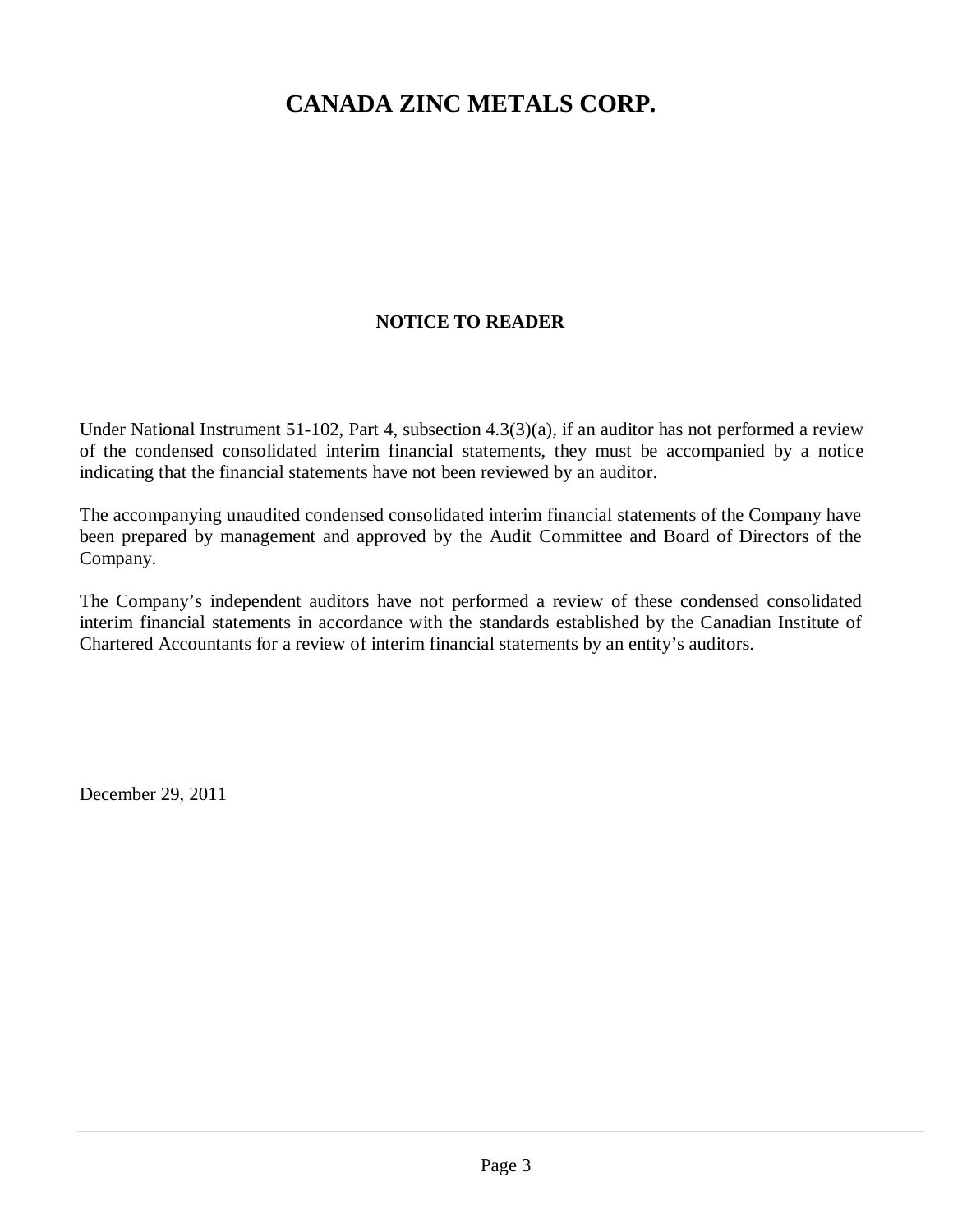Condensed Consolidated Interim Statements of Financial Position (Expressed in Canadian Dollars – Unaudited)

|                                             | <b>Notes</b>   | September 30,<br>2011 | June 30,<br>2011 | July 1,<br>2010 |
|---------------------------------------------|----------------|-----------------------|------------------|-----------------|
|                                             |                |                       |                  |                 |
| <b>Assets</b>                               |                |                       |                  |                 |
| Current assets                              |                |                       |                  |                 |
| Cash and cash equivalents                   | 3              | \$12,248,904          | \$15,501,154     | \$9,281,997     |
| Receivables                                 | $\overline{4}$ | 580,861               | 477,600          | 67,972          |
| <b>METC</b> recoverable                     | 10             | 1,611,149             | 1,611,149        | 921,063         |
| Short-term investments                      | 5              | 4,609,000             | 4,609,000        |                 |
| Prepaid expenses                            |                | 69,070                | 378,838          | 373,081         |
| Marketable securities                       | 6              | 414,280               | 557,260          | 450,000         |
|                                             |                | 19,533,264            | 23,135,001       | 11,094,113      |
|                                             |                |                       |                  |                 |
| Other assets                                | 7              | 312,649               | 309,000          | 89,000          |
| Equipment and leasehold improvements        | 9              | 19,684                | 16,104           | 3,973           |
| Long-term prepaid expenses                  |                | 192,145               | 192,145          | 75,000          |
| Resource properties                         | 10             | 60,589,843            | 57,874,907       | 52,179,664      |
|                                             |                | \$80,647,585          | \$81,527,157     | \$63,441,750    |
|                                             |                |                       |                  |                 |
| <b>Liabilities and Shareholders' Equity</b> |                |                       |                  |                 |
| <b>Current liabilities</b>                  |                |                       |                  |                 |
| Trade payables and accrued liabilities      | 8              | \$<br>959,663         | 1,189,024<br>\$  | \$1,295,366     |
| Due to related parties                      |                |                       |                  | 61,532          |
|                                             |                | 959,663               | 1,189,024        | 1,356,898       |
| Future income taxes                         |                | 6,021,000             | 6,021,000        | 7,040,397       |
| Shareholders' Equity                        |                |                       |                  |                 |
| Share capital                               | 11             | 93,106,606            | 93,486,827       | 72,370,651      |
| <b>Equity reserves</b>                      |                | 9,495,102             | 9,272,106        | 8,237,431       |
| Deficit                                     |                | (28, 431, 007)        | (28,028,461)     | (25, 638, 627)  |
| Accumulated other comprehensive income      |                | (503, 779)            | (413, 339)       | 75,000          |
|                                             |                | 73,666,922            | 74,317,133       | 55,044,455      |
|                                             |                | \$80,647,585          | \$81,527,157     | \$63,441,750    |

Nature and continuance of operations (Note 1)

Subsequent events (Note 15)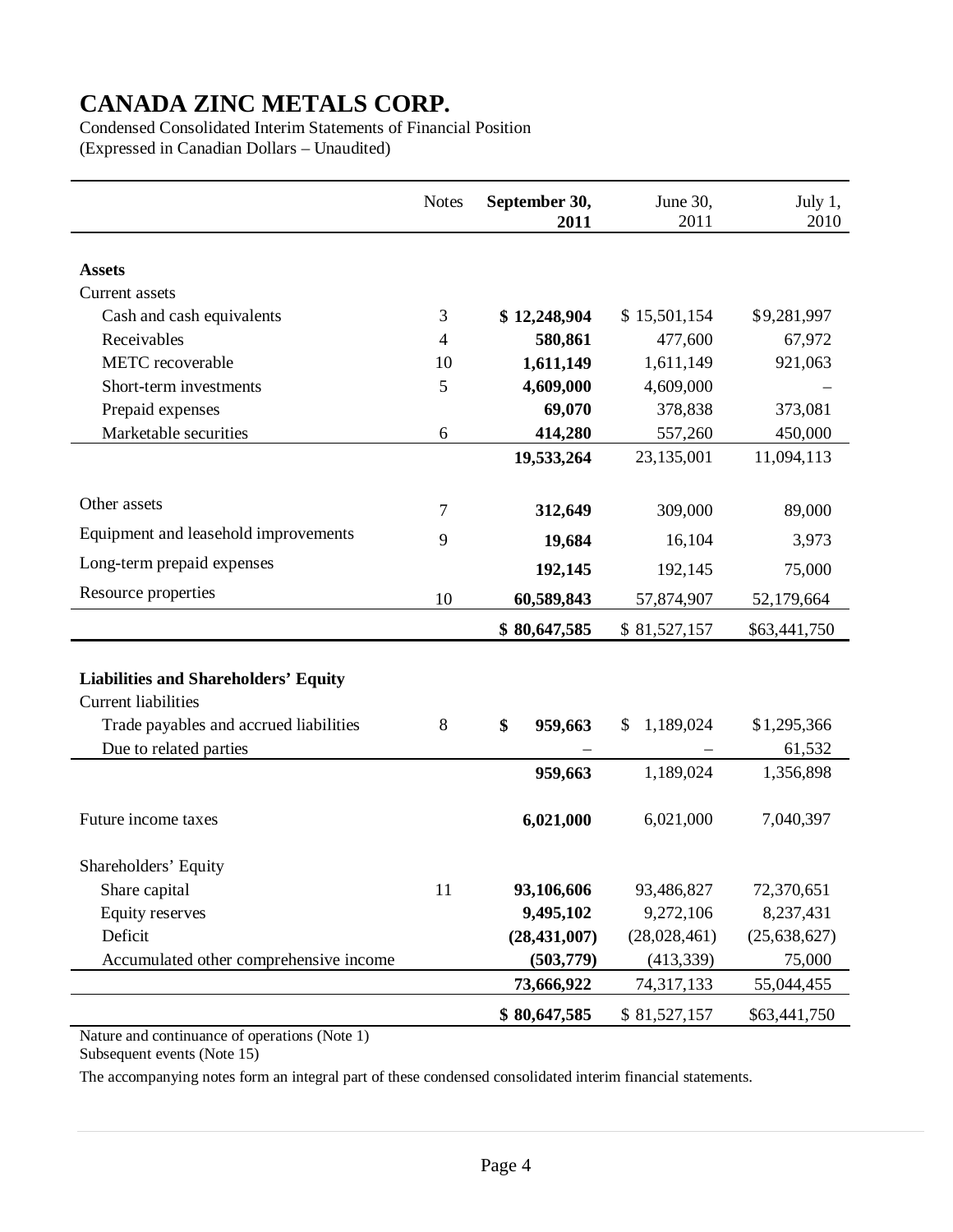Condensed Consolidated Interim Statements of Changes in Equity

(Expressed in Canadian Dollars – Unaudited)

|                                    | Share Capital              |                  |   |                    |                           |                          |                                                 |                     |
|------------------------------------|----------------------------|------------------|---|--------------------|---------------------------|--------------------------|-------------------------------------------------|---------------------|
|                                    | Number of<br><b>Shares</b> | Amount           |   | Equity<br>Reserves | Deficit                   |                          | Accumulated<br>other<br>comprehensive<br>income | <b>Total Equity</b> |
| Balance, July 1, 2010              | 102,121,414                | \$<br>72,370,651 | S | 8,237,431          | \$<br>(25, 638, 627)      | \$                       | 75,000                                          | \$<br>55,044,455    |
| Net loss for the period            |                            |                  |   |                    | (337, 856)                | $\overline{\phantom{m}}$ |                                                 | (337, 856)          |
| Normal Course Issuer Bid           | (521, 500)                 | (369, 523)       |   | 134,535            |                           |                          |                                                 | (234,988)           |
| Share based compensation           |                            |                  |   | 62,433             |                           |                          |                                                 | 62,433              |
| Exercise of options                | 75,000                     | 30,603           |   | (11, 853)          |                           |                          |                                                 | 18,750              |
| Change in fair value of securities |                            |                  |   |                    |                           |                          | (93,750)                                        | (93,750)            |
| Balance, September 30, 2010        | 101,674,914                | 72,031,731       |   | 8,422,546          | (25,976,483)              |                          | (18,750)                                        | 54,459,044          |
| Net loss for the period            |                            |                  |   |                    | (1,301,974)               |                          | $\overline{\phantom{0}}$                        | (1,301,974)         |
| Private placement                  | 31,386,224                 | 18,000,000       |   |                    |                           |                          |                                                 | 18,000,000          |
| Share issuance costs               |                            | (47,000)         |   |                    |                           |                          |                                                 | (47,000)            |
| Normal Course Issuer Bid           | (271,000)                  | (190, 277)       |   | 58,240             |                           |                          |                                                 | (132,037)           |
| Share based compensation           |                            |                  |   | 696,382            |                           |                          |                                                 | 696,382             |
| Exercise of options                | 415,000                    | 217,949          |   | (103, 699)         |                           |                          |                                                 | 114,250             |
| Change in fair value of securities |                            |                  |   |                    |                           |                          | (3,955)                                         | (3,955)             |
| Balance, December 31, 2010         | 132,205,138                | 90,012,403       |   | 9,073,469          | (27, 278, 457)            |                          | (22,705)                                        | 71,784,710          |
| Net loss for the period            |                            |                  |   |                    | (834, 619)                |                          |                                                 | (834, 619)          |
| Private placement                  | 4,845,000                  | 3,730,650        |   |                    |                           |                          |                                                 | 3,730,650           |
| Share issuance costs               |                            | (178, 116)       |   |                    |                           |                          |                                                 | (178, 116)          |
| Share based compensation           |                            |                  |   | 152,272            |                           |                          |                                                 | 152,272             |
| Exercise of options                | 405,000                    | 245,298          |   | (126, 747)         |                           |                          |                                                 | 118,551             |
| Change in fair value of securities |                            |                  |   |                    |                           |                          | (105, 023)                                      | (105, 023)          |
| Balance, March 31, 2011            | 138,455,138                | 93,810,235       |   | 9,098,994          | (28, 113, 076)            |                          | (127, 728)                                      | 74,668,425          |
| Net loss for the period            |                            |                  |   |                    | (878, 478)                |                          |                                                 | (878, 478)          |
| Income tax recovery                |                            | 56,304           |   |                    | 963,093                   |                          |                                                 | 1,019,397           |
| Share issuance costs               |                            | (100)            |   |                    |                           |                          |                                                 | (100)               |
| Normal Course Issuer Bid           | (560,000)                  | (379, 612)       |   | 114,233            |                           |                          |                                                 | (265, 379)          |
| Share based compensation           |                            |                  |   | 58,879             |                           |                          |                                                 | 58,879              |
| Change in fair value of securities |                            |                  |   |                    |                           |                          | (285, 611)                                      | (285, 611)          |
| <b>Balance, June 30, 2011</b>      | 137,895,138                | 93,486,827       |   | 9,272,106          | (28,028,461)              |                          | (413, 339)                                      | 74,317,133          |
| Net loss for the period            |                            |                  |   |                    | (402, 546)                |                          |                                                 | (402, 546)          |
| Normal Course Issuer Bid           | (562,000)                  | (380, 221)       |   | 163,310            |                           |                          |                                                 | (216,911)           |
| Share based compensation           |                            |                  |   | 59,686             |                           |                          |                                                 | 59,686              |
| Change in fair value of securities |                            |                  |   |                    |                           |                          | (90, 440)                                       | (90, 440)           |
| Balance, September 30, 2011        | 137, 333, 138              | \$<br>93,106,606 |   | 9,495,102          | \$<br>$(28, 431, 007)$ \$ |                          | $(503,779)$ \$                                  | 73,666,922          |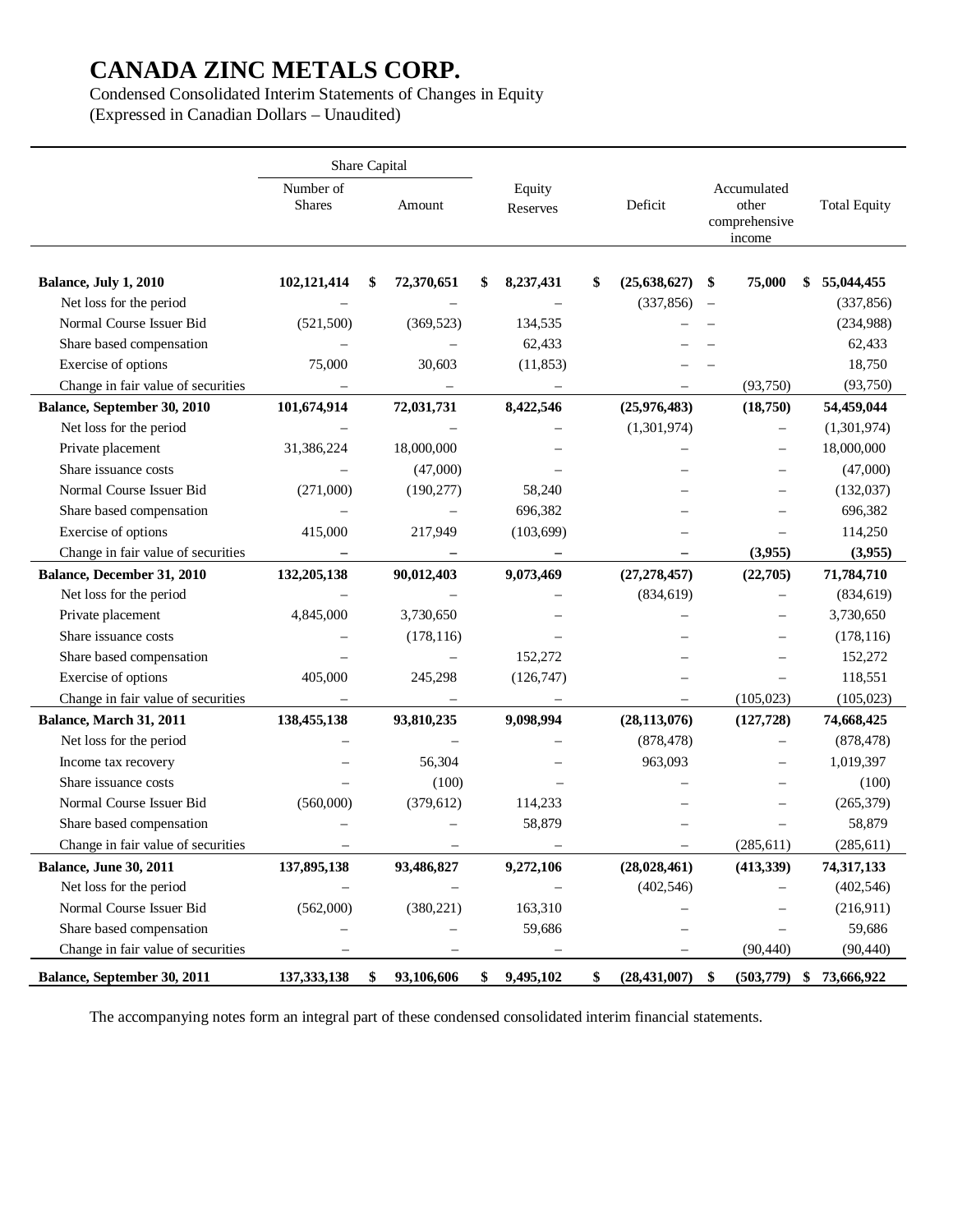Condensed Consolidated Interim Statements of Comprehensive Loss

(Expressed in Canadian Dollars – Unaudited)

|                                                              | Three months ended September 30, |    |               |    |             |  |
|--------------------------------------------------------------|----------------------------------|----|---------------|----|-------------|--|
|                                                              | <b>Notes</b>                     |    | 2011          |    | 2010        |  |
| Expenses:                                                    |                                  |    |               |    |             |  |
| Administration                                               | 13                               | \$ | 15,000        | \$ | 15,000      |  |
| Amortization                                                 | 9                                |    | 1,036         |    | 458         |  |
| Consulting                                                   |                                  |    | 56,250        |    | 110,275     |  |
| Directors' fees                                              | 13                               |    | 12,500        |    |             |  |
| Interest and bank charges                                    |                                  |    | 756           |    | 862         |  |
| Investor relations                                           |                                  |    | 8,640         |    | 15,958      |  |
| Management fees                                              | 13                               |    | 73,500        |    | 37,500      |  |
| Office and miscellaneous                                     |                                  |    | 21,225        |    | 12,036      |  |
| Professional fees                                            |                                  |    | 5,000         |    | 33,000      |  |
| Regulatory fees                                              |                                  |    | 2,500         |    | 5,695       |  |
| Rent                                                         |                                  |    | 15,000        |    | 15,077      |  |
| Share-based compensation                                     | 11                               |    | 59,686        |    | 62,433      |  |
| Transfer agent fees                                          |                                  |    | 1,396         |    | 1,548       |  |
| Travel and promotion                                         |                                  |    | 30,350        |    | 8,717       |  |
| Wages and benefits                                           |                                  |    | 94,034        |    | 89,122      |  |
| Loss before other item                                       |                                  |    | (396, 873)    |    | (407, 681)  |  |
| Other item:                                                  |                                  |    |               |    |             |  |
| Interest Income                                              |                                  |    | 68,054        |    | 69,825      |  |
| Loss on sale of marketable securities                        | 6                                |    | (73, 727)     |    |             |  |
|                                                              |                                  |    | (5, 673)      |    | 69,825      |  |
|                                                              |                                  |    |               |    |             |  |
| Loss for the period before comprehensive loss                |                                  |    | (402, 546)    |    | (337, 856)  |  |
|                                                              |                                  |    |               |    |             |  |
| Adjustment for change in fair value of marketable securities |                                  |    | (90, 440)     |    | (93,750)    |  |
| Comprehensive loss for the period                            |                                  | \$ | (492, 986)    | \$ | (431,606)   |  |
| Loss per common share                                        |                                  |    |               |    |             |  |
| Basic and diluted                                            |                                  | \$ | (0.003)       | \$ | (0.003)     |  |
| Weighted average number of common shares outstanding         |                                  |    |               |    |             |  |
| Basic and diluted                                            |                                  |    | 137, 733, 763 |    | 101,901,691 |  |
|                                                              |                                  |    |               |    |             |  |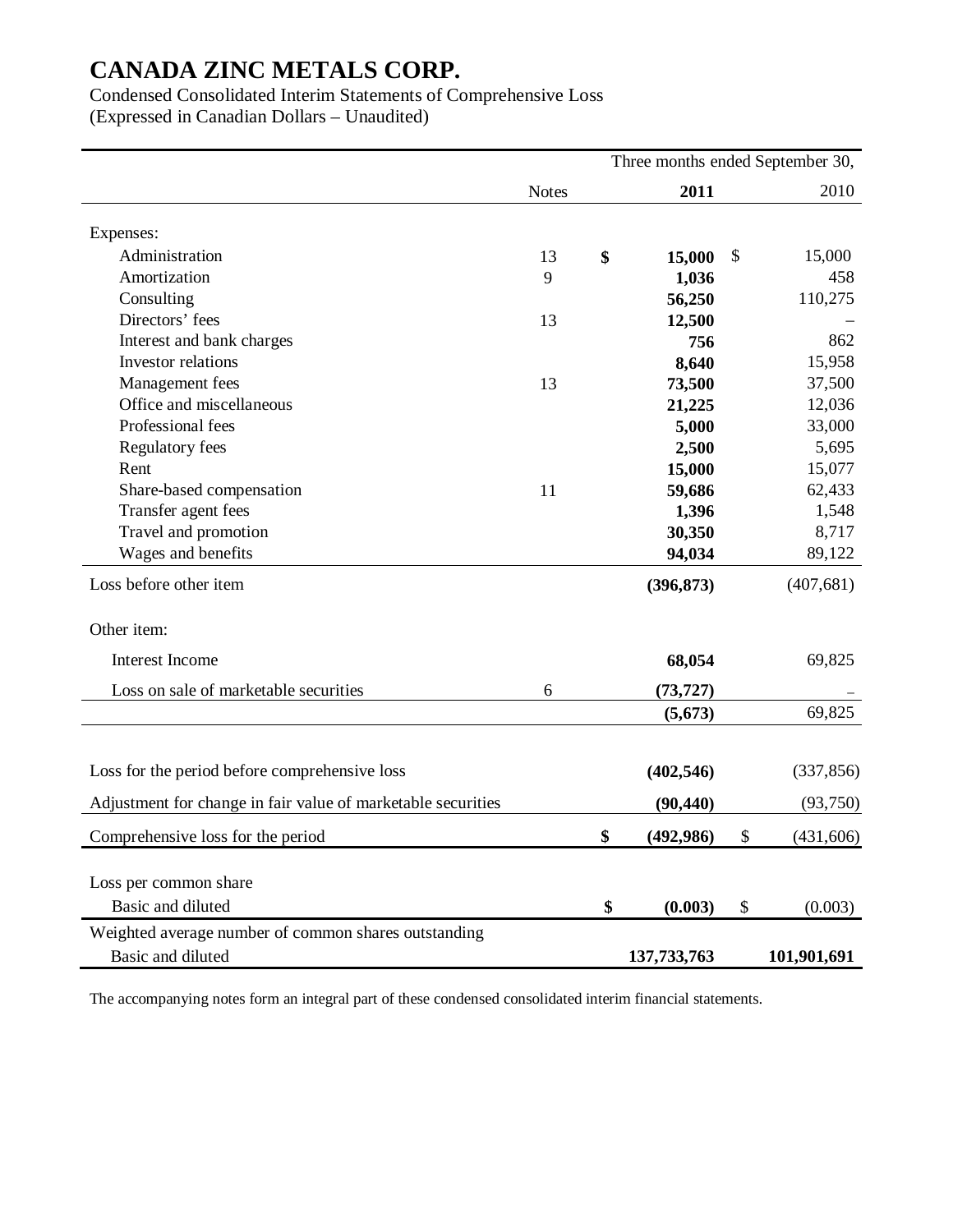## Condensed Consolidated Interim Statements of Cash Flows

(Expressed in Canadian Dollars – Unaudited)

|                                        | Three months ended September 30, |    |             |    |             |
|----------------------------------------|----------------------------------|----|-------------|----|-------------|
|                                        | <b>Notes</b>                     |    | 2011        |    | 2010        |
| Cash used in:                          |                                  |    |             |    |             |
| Operating:                             |                                  |    |             |    |             |
| Net loss and comprehensive loss        |                                  | \$ | (402, 546)  | \$ | (337, 856)  |
| Item not involving cash:               |                                  |    |             |    |             |
| Amortization                           | 9                                |    | 1,036       |    | 458         |
| Share-based compensation               | 11                               |    | 59,686      |    | 62,433      |
| Loss on sale of marketable securities  | 6                                |    | 73,727      |    |             |
| Changes in non-cash working capital:   |                                  |    |             |    |             |
| Receivables                            |                                  |    | (103, 261)  |    | (305, 563)  |
| <b>METC</b> recoverable                |                                  |    |             |    | 921,063     |
| Prepaid expenses                       |                                  |    | 309,768     |    | 260,081     |
| Long term prepaid expenses             |                                  |    |             |    | (117, 145)  |
| Trade payables and accrued liabilities |                                  |    | (242, 082)  |    | (5,228)     |
| Due to related parties                 |                                  |    |             |    | (659, 307)  |
|                                        |                                  |    | (303, 672)  |    | (181,064)   |
|                                        |                                  |    |             |    |             |
| Investing:                             |                                  |    |             |    |             |
| Equipment and leasehold improvements   | 9                                |    | (4,616)     |    | (932)       |
| Marketable securities                  | 6                                |    | (21, 187)   |    |             |
| Resource properties                    |                                  |    | (2,702,215) |    | (3,442,889) |
| Reclamation bond                       |                                  |    | (3,649)     |    |             |
|                                        |                                  |    | (2,731,667) |    | (3,443,821) |
|                                        |                                  |    |             |    |             |
| Financing:                             |                                  |    |             |    |             |
| Issuance of capital stock              |                                  |    |             |    | 18,750      |
| Common shares repurchased              | 11                               |    | (216,911)   |    | (234,988)   |
|                                        |                                  |    | (216,911)   |    | (216, 238)  |
|                                        |                                  |    |             |    |             |
| Change in cash and cash equivalents    |                                  |    | (3,252,250) |    | (3,841,123) |
| Cash and cash equivalents, beginning   |                                  |    | 15,501,154  |    | 9,281,997   |
| Cash and cash equivalents, ending      |                                  | \$ | 12,248,904  | \$ | 5,440,874   |
|                                        |                                  |    |             |    |             |
| Cash                                   |                                  | \$ | 77,404      | \$ | 96,874      |
| Cash equivalents                       |                                  |    | 12,171,500  |    | 5,344,000   |
|                                        |                                  | \$ | 12,248,904  | \$ | 5,440,874   |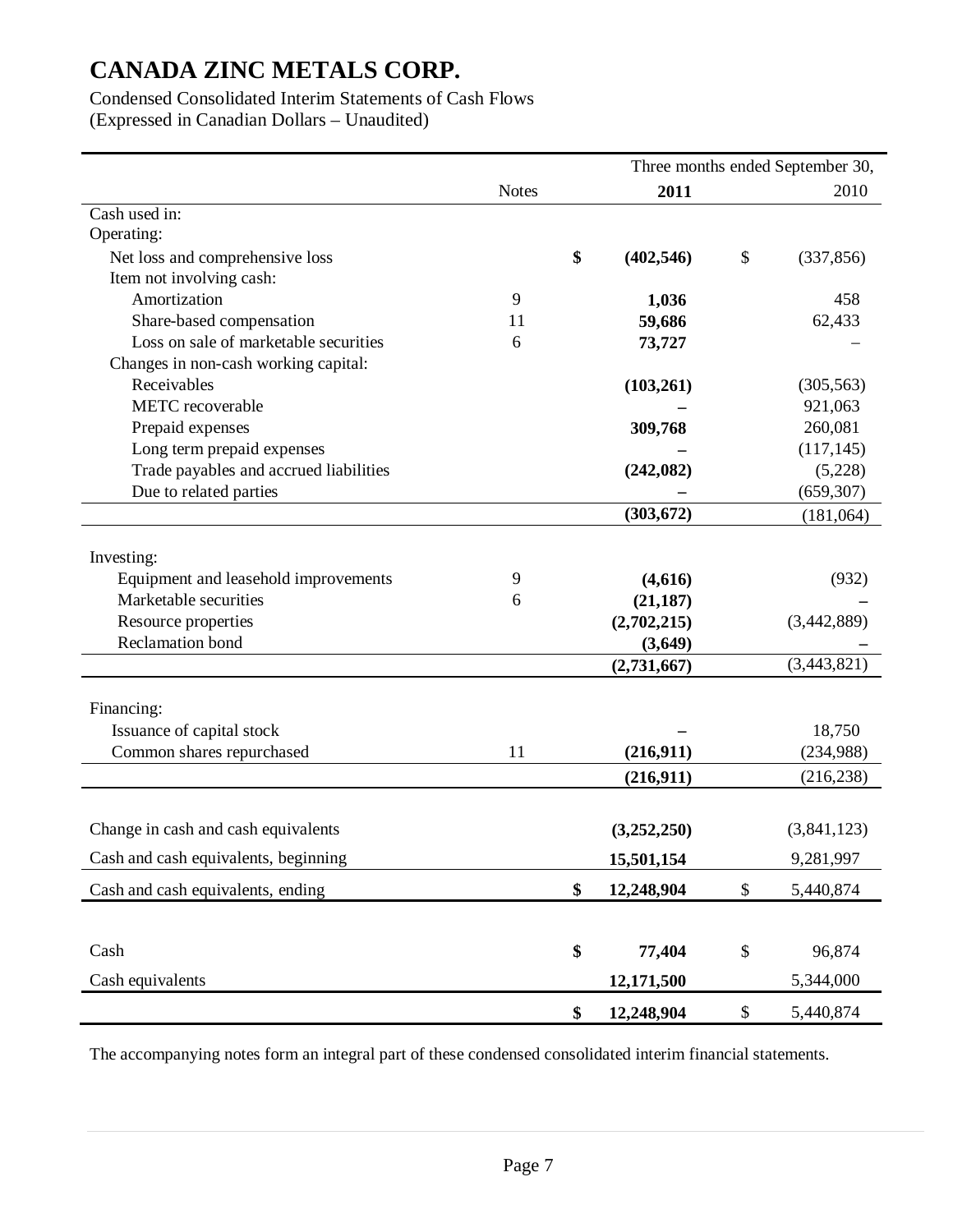Notes to Condensed Consolidated Interim Financial Statements (Expressed in Canadian Dollars, unless otherwise stated – Unaudited) Three months ended September 30, 2011 and 2010

## **1. NATURE AND CONTINUANCE OF OPERATIONS**

Canada Zinc Metals Corp. (the "Company") is incorporated under the laws of the Province of British Columbia. The Company operates in one business segment, that being the exploration and development of resource properties in Canada, and has not yet determined whether these properties contain ore reserves that are economically recoverable. The recoverability of the amounts shown for resource properties and related deferred costs is dependent upon the existence of economically recoverable reserves, the ability of the Company to obtain necessary financing to complete their development, and upon future profitable production.

The Company's head office, principle address and records office is Suite 2050-1055 West Georgia Street, PO Box 11121, Royal Centre, Vancouver, BC V6E 3P3. The registered office is Suite 700-595 Burrard St., PO Box 49290, Vancouver, BC V7X 1S8.

These condensed consolidated interim financial statements have been prepared on a going concern basis which assumes that the Company will be able to realize its assets and discharge its liabilities in the normal course of business for the foreseeable future. The continuing operations of the Company are dependent upon its ability to raise adequate financing and to commence profitable operations in the future. To date, the Company has not generated any significant revenues.

These condensed consolidated interim financial statements do not include any adjustments relating to the recoverability and classification of asset and liabilities which might be necessary should the Company be unable to continue in existence.

The Company has never paid dividends.

### **2. SIGNIFICANT ACCOUNTING POLICIES AND BASIS OF PREPARATION**

The interim financial statements were authorized for issue on December 29, 2011 by the directors of the Company.

### **Statement of compliance and conversion to International Financial Reporting Standards ("IFRS")**

These condensed consolidated interim financial statements, including comparatives, have been prepared in accordance with International Accounting Standards ("IAS") 34, "Interim Financial Reporting" using accounting policies consistent with International Financial Reporting Standards ("IFRS") as issued by the International Accounting Standards Board ("IASB") and International Financial Reporting Interpretations Committee ("IFRIC"). Therefore, these interim financial statements comply with International Accounting Standards ("IAS") 34 "Interim Financial Reporting".

The Company's transition date to IFRS is July 1, 2010. The rules for first-time adoption of IFRS are set out in IFRS 1, "First-time adoption of International Financial Reporting Standards". In preparing the Company's first IFRS financial statements, these transition rules have been applied to the amounts previously reported in accordance with Canadian generally accepted accounting principles ("GAAP").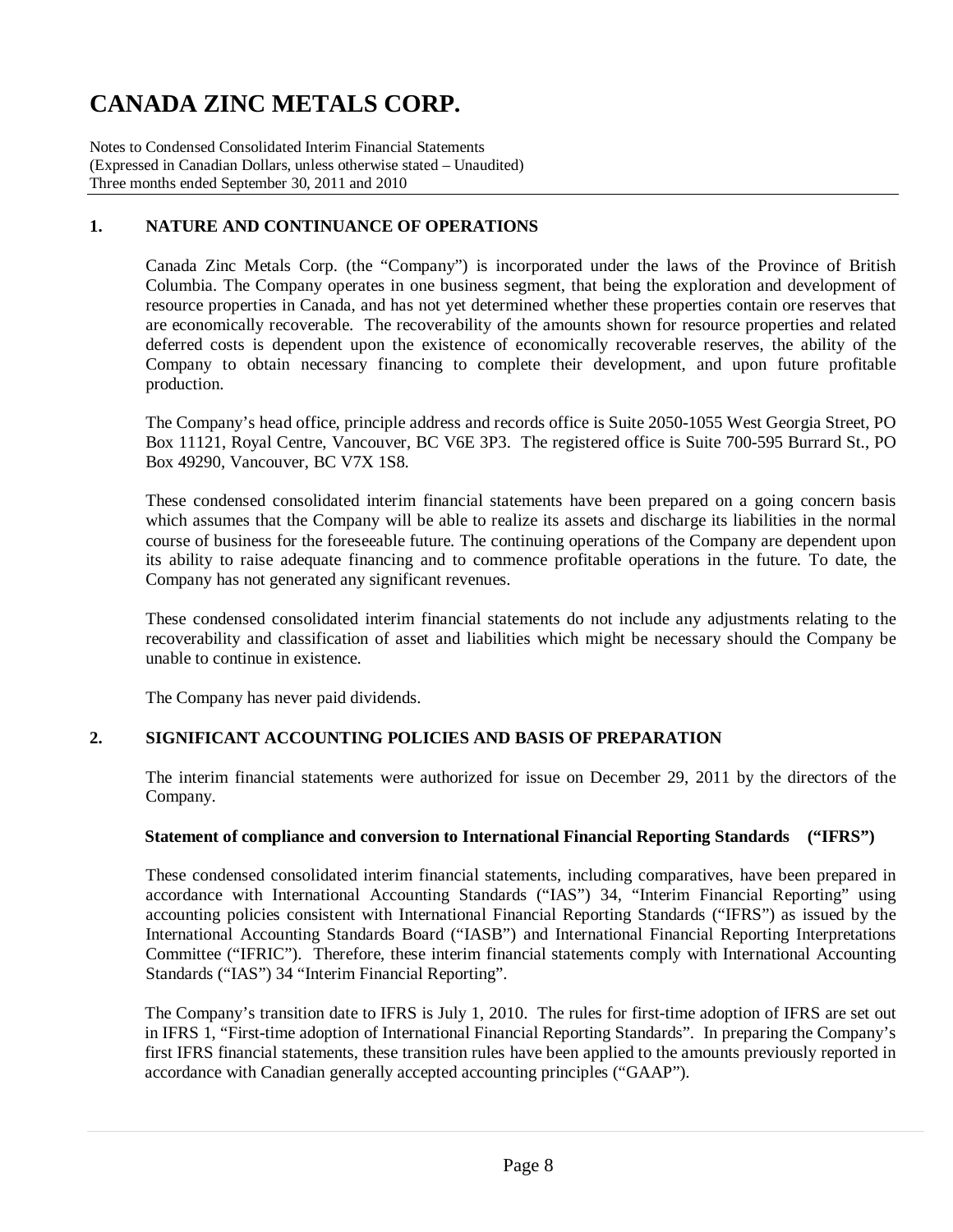Notes to Condensed Consolidated Interim Financial Statements (Expressed in Canadian Dollars, unless otherwise stated – Unaudited) Three months ended September 30, 2011 and 2010

## **2. SIGNIFICANT ACCOUNTING POLICIES AND BASIS OF PREPARATION (cont'd)**

Historical results and balances have been restated under IFRS.

This condensed consolidated interim financial report does not include all of the information required of a full annual financial report and is intended to provide users with an update in relation to events and transactions that are significant to an understanding of the changes in financial position and performance of the Company since the end of the last annual reporting period. It is therefore recommended that this financial report be read in conjunction with the Company's audited GAAP annual financial statements for the year ended June 30, 2011 and in consideration of the disclosures regarding the transition from Canadian GAAP to IFRS included in Note 14. Certain disclosures that are required to be included in annual financial statements prepared in accordance with IFRS are not included in these interim financial statements nor is it in the Company's most current annual GAAP financial statements.

### *Basis of presentation*

The financial statements of the Company have been prepared on an accrual basis and are based on historical costs, modified where applicable. These condensed interim financial statements are presented in Canadian dollars unless otherwise noted.

### *Principles of consolidation*

The interim condensed consolidated financial statements include amounts of the Company and its wholly owned subsidiary Ecstall Mining Corp. ("Ecstall"). On February 23, 2007, the Company acquired 96% of the issued and outstanding capital stock of Ecstall, a company incorporated under the laws of the Province of British Columbia and engaged in the exploration and development of resource properties. During the year ended June 30, 2008, the Company acquired the remaining 4% of the issued and outstanding capital stock of Ecstall, increasing the Company's ownership interest to 100%.

Subsidiaries are corporations in which the Company is able to control the financial operating, investing and financing activities and policies, which is the authority usually connected with holding majority voting rights. The consolidated financial statements include the accounts of the Company and its controlled entity from the date on which control was acquired. Ecstall uses the same reporting period and the same accounting policies as the Company.

All inter-entity balances and transactions, including unrealized profits and losses arising from intra-company transactions, have been eliminated in full on consolidation.

### *Significant accounting judgements, estimates and assumptions*

The preparation of financial statements in conformity with IFRS requires management to make judgments, estimates and assumptions that affect the reported amount of assets and liabilities and the disclosure of contingent liabilities at the date of the financial statements and the reported amount of revenues and expenses during the reporting period.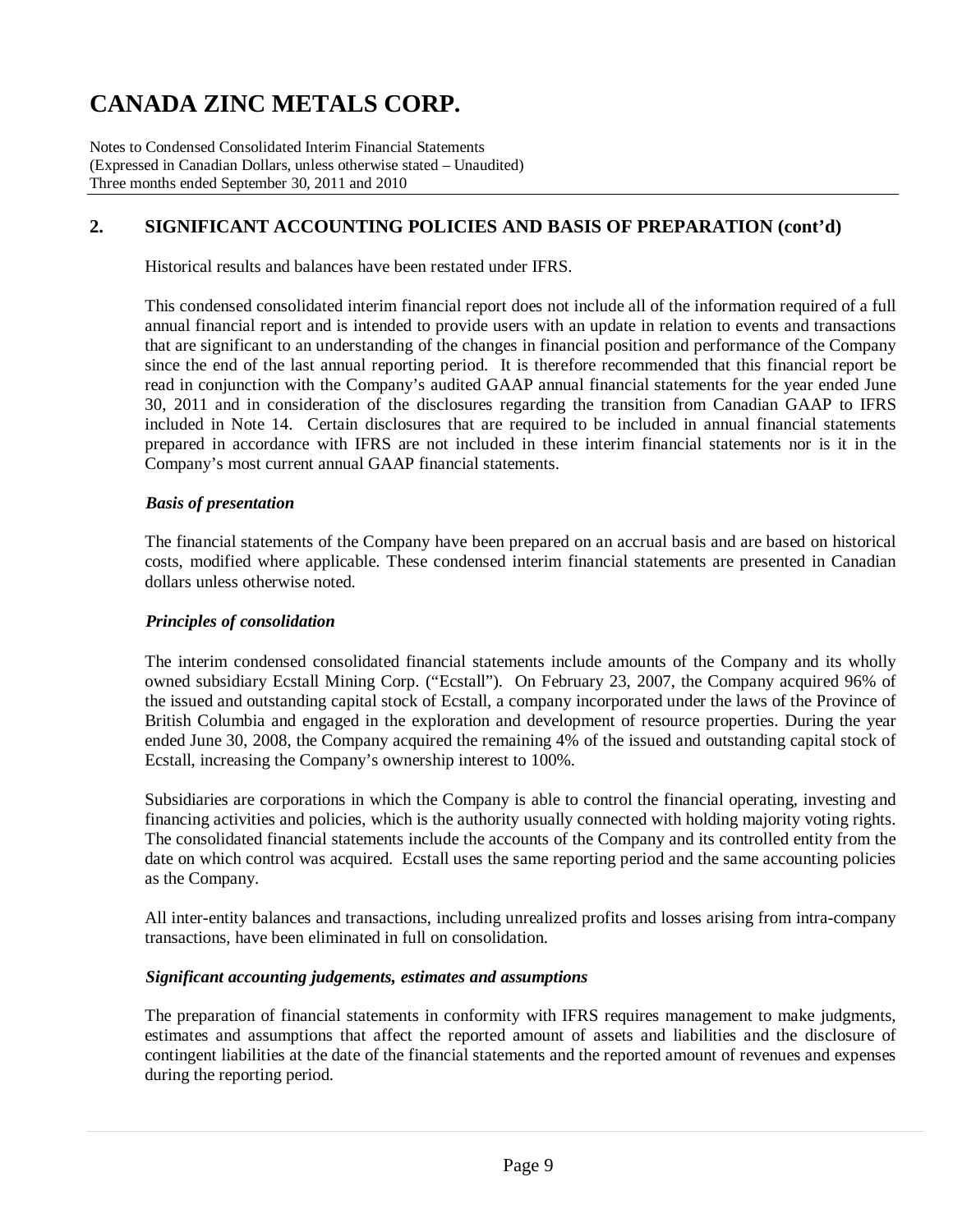Notes to Condensed Consolidated Interim Financial Statements (Expressed in Canadian Dollars, unless otherwise stated – Unaudited) Three months ended September 30, 2011 and 2010

## **2. SIGNIFICANT ACCOUNTING POLICIES AND BASIS OF PREPARATION (cont'd)**

### *Significant accounting judgements, estimates and assumptions (cont'd)*

Estimates and assumptions are continuously evaluated and are based on management's experience and other factors, including expectations of future events that are believed to be reasonable under the circumstances. However, actual outcomes can differ from these estimates.

Areas requiring a significant degree of estimation and judgment relate to the determination of the useful lives of equipment and leasehold improvements, fair value measurements for financial instruments and sharebased compensation and other equity-based payments, the recognition and valuation of provisions for restoration and environmental liabilities, impairment of resource properties and the recoverability and measurement of deferred tax assets and liabilities. Actual results may differ from those estimates and judgments.

### *Financial instruments*

The Company classifies its financial assets in the following categories: at fair value through profit or loss ("FVTPL"), loans and receivables, held-to-maturity investments ("HTM"), and available-for-sale ("AFS"). The Company classifies its financial liabilities as either at FVTPL or other financial liabilities. The classification depends on the purpose for which the financial instruments were acquired. Management determines the classification of its financial instruments at initial recognition.

Financial assets are classified at FVTPL when they are either held for trading for the purpose of short-term profit taking, derivatives not held for hedging purposes, or when they are designated as such to avoid an accounting mismatch or to enable performance evaluation where a group of financial assets is managed by key management personnel on a fair value basis in accordance with a documented risk management or investment strategy. Such assets are subsequently measured at fair value with changes in carrying value being included in profit or loss. Transaction costs are expensed as incurred.

Loans and receivables are non-derivative financial assets with fixed or determinable payments that are not quoted in an active market. Loans and receivables are initially recognized at their fair value including transaction costs and are subsequently measured at amortized cost.

HTM investments are non-derivative financial assets that have fixed maturities and fixed or determinable payments, and it is the Company's intention to hold these investments to maturity. HTM investments are recognized on a trade-date basis and initially measured at fair value using the effective interest method, including transaction costs. They are subsequently measured at amortized cost.

The effective interest method calculates the amortized cost of a financial asset and allocates interest income over the corresponding period. The effective interest rate is the rate that discounts estimated future cash receipts over the expected life of the financial asset, or, where appropriate, a shorter period, to the net carrying amount on initial recognition.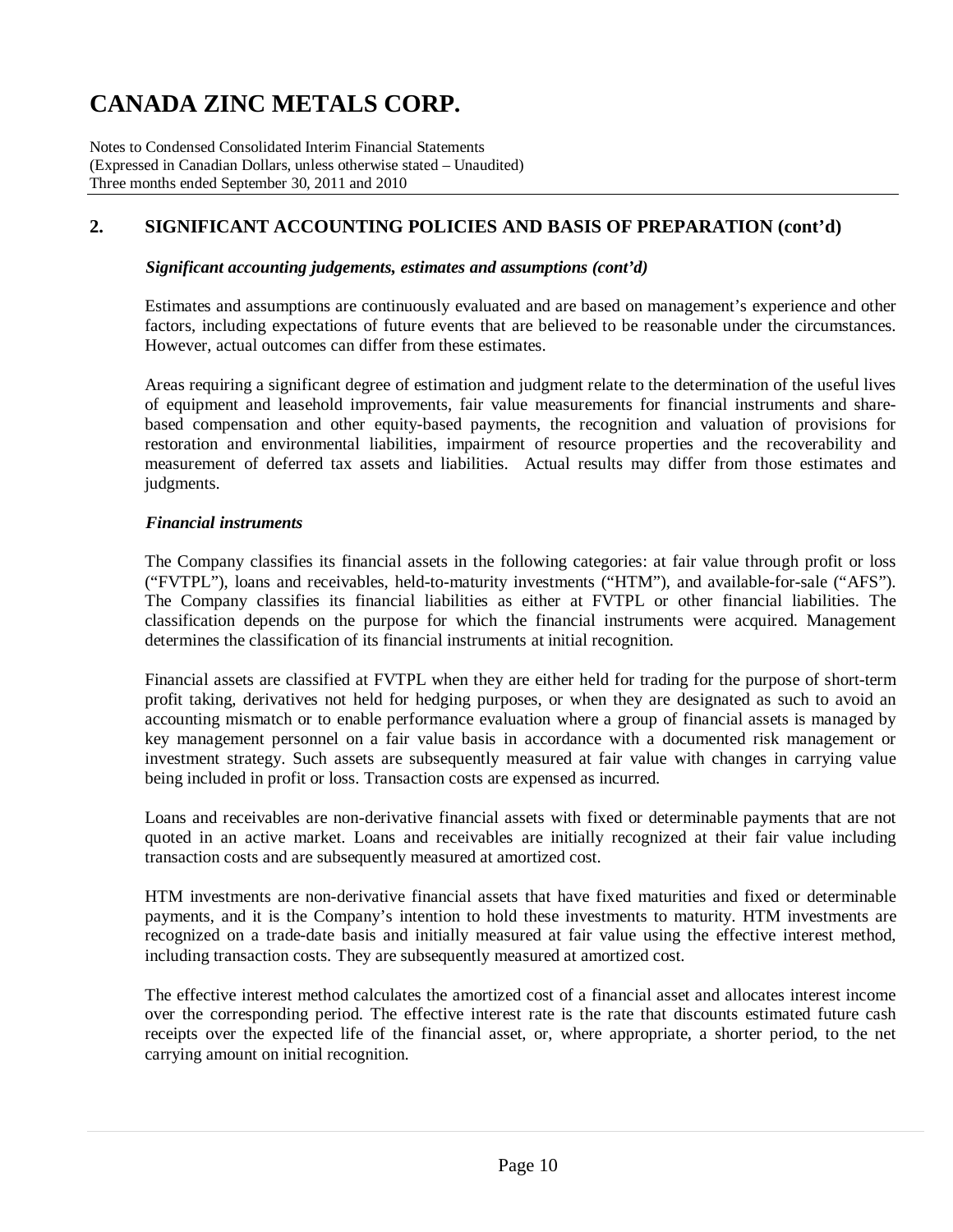Notes to Condensed Consolidated Interim Financial Statements (Expressed in Canadian Dollars, unless otherwise stated – Unaudited) Three months ended September 30, 2011 and 2010

## **2. SIGNIFICANT ACCOUNTING POLICIES AND BASIS OF PREPARATION (cont'd)**

### *Financial instruments (cont'd)*

AFS financial assets are non-derivative financial assets that are designated as AFS or are not suitable to be classified as financial assets at FVTPL, loans and receivables or HTM investments. AFS financial assets are measured initially at their fair value including transaction costs directly attributable to the acquisition. They are subsequently measured at fair value. Unrealized gains and losses are recognized in other comprehensive income, except for impairment losses, with interest calculated using the effective interest method and foreign exchange gains and losses.

Financial assets are derecognized when the rights to receive cash flows from the investments have expired or have been transferred and the Company has transferred substantially all risks and rewards of ownership. The Company derecognizes financial liabilities when, and only when, the Company's obligations are discharged, cancelled or they expire.

Financial assets, other than those at FVTPL, are assessed for indicators of impairment at each period end.

Financial assets are impaired when there is objective evidence that, as a result of one or more events that occurred after the initial recognition of the financial asset, the estimated future cash flows of the investment have been impacted.

Objective evidence of impairment could include the following:

- significant financial difficulty of the issuer or counterparty;
- default or delinquency in interest or principal payments; or
- it has become probable that the borrower will enter bankruptcy or financial reorganization.

For financial assets carried at amortized cost, the amount of the impairment is the difference between the asset's carrying amount and the present value of the estimated future cash flows, discounted at the financial asset's original effective interest rate.

The carrying amount of all financial assets, excluding trade receivables, is directly reduced by the impairment loss. The carrying amount of trade receivables is reduced through the use of an allowance account. When a trade receivable is considered uncollectible, it is written off against the allowance account. Subsequent recoveries of amounts previously written off are credited against the allowance account. Changes in the carrying amount of the allowance account are recognized in profit or loss.

With the exception of AFS equity instruments, if, in a subsequent period, the amount of the impairment loss decreases and the decrease relates to an event occurring after the impairment was recognized; the previously recognized impairment loss is reversed through profit or loss. On the date of impairment reversal, the carrying amount of the financial asset cannot exceed its amortized cost had impairment not been recognized.

Debt and equity instruments are classified as either financial liabilities or as equity in accordance with the substance of the contractual arrangement.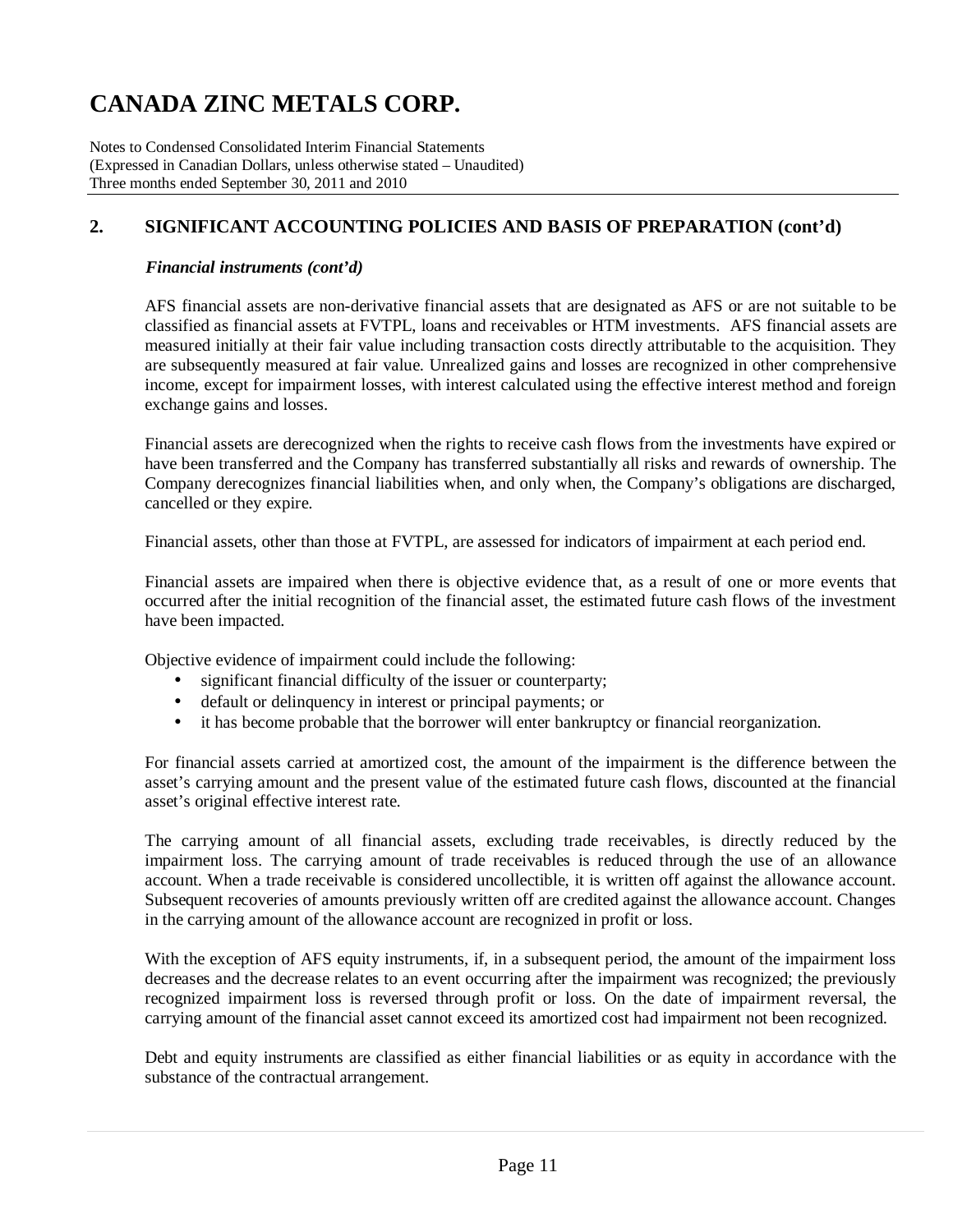Notes to Condensed Consolidated Interim Financial Statements (Expressed in Canadian Dollars, unless otherwise stated – Unaudited) Three months ended September 30, 2011 and 2010

## **2. SIGNIFICANT ACCOUNTING POLICIES AND BASIS OF PREPARATION (cont'd)**

### *Financial instruments (cont'd)*

An equity instrument is any contract that evidences a residual interest in the assets of an entity after deducting all of its liabilities. Equity instruments issued by the Company are recorded at the proceeds received, net of direct issue costs.

Financial liabilities are classified as either financial liabilities at FVTPL or other financial liabilities.

Other financial liabilities are initially measured at fair value and are subsequently measured at amortized cost using the effective interest method, with interest expense recognized on an effective yield basis.

The Company derecognizes financial liabilities when, and only when, the Company's obligations are discharged, cancelled or they expire.

The Company has classified its cash and cash equivalents as at FVTPL. Short-term investments and marketable securities are classified as available-for-sale. Receivables and METC recoverable are classified as loans and receivables. Accounts payable and accrued liabilities as well as due to related parties are classified as other financial liabilities, all of which are measured at amortized cost.

The Company does not have any derivative financial assets and liabilities.

Financial instruments measured at fair value are classified into one of three levels in the fair value hierarchy according to the relative reliability of the inputs used to estimate the fair values. The three levels of the fair value hierarchy are:

Level 1 – Unadjusted quoted prices in active markets for identical assets or liabilities;

Level 2 – Inputs other than quoted prices that are observable for the asset or liability either directly or indirectly; and

Level 3 – Inputs that are not based on observable market data.

Due to the short-term maturity of the Company's existing financial assets and liabilities, the carrying value approximates the fair value and no classification in the hierarchy is made.

### *Cash and cash equivalents*

The Company considers cash and cash equivalents to include amounts held in banks and highly liquid shortterm investments with remaining maturities of 90 days or less.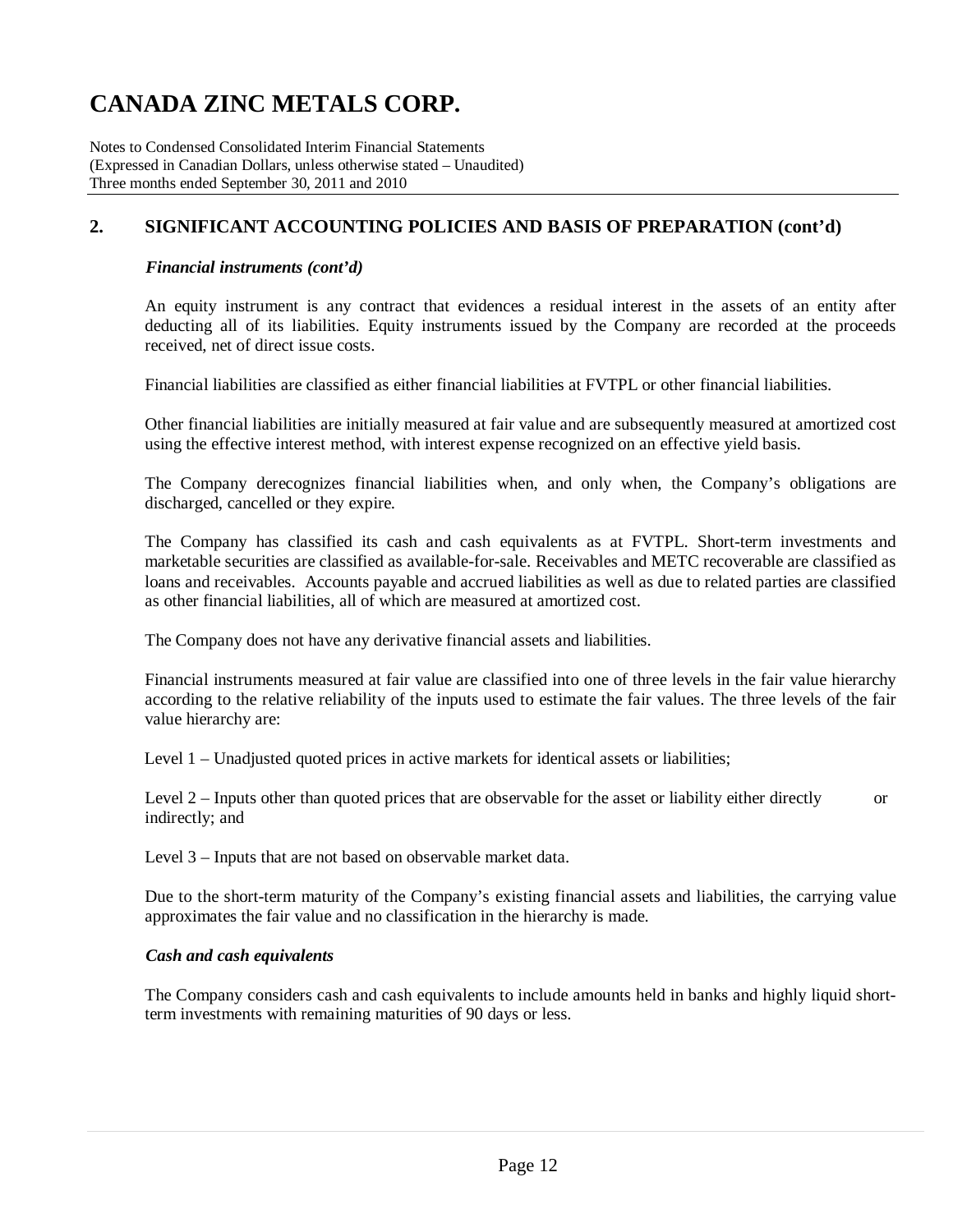Notes to Condensed Consolidated Interim Financial Statements (Expressed in Canadian Dollars, unless otherwise stated – Unaudited) Three months ended September 30, 2011 and 2010

## **2. SIGNIFICANT ACCOUNTING POLICIES AND BASIS OF PREPARATION (cont'd)**

### *Equipment and Leasehold Improvements*

Equipment and leasehold improvements are recorded at cost and are amortized over their estimated useful lives at the following rates:

| Computer               |  | 30-55% declining balance method |
|------------------------|--|---------------------------------|
| Furniture              |  | 20% declining balance method    |
| Office Equipment       |  | 20% declining balance method    |
| Leasehold improvements |  | 5 years straight-line method    |

In the year of acquisition, only one-half of the amortization is recorded.

Where an item of equipment and leasehold improvements comprises significant components with different useful lives, the components are accounted for as separate items of equipment and leasehold improvements. The cost of replacing part of an item within equipment and leasehold improvements is recognized when the cost is incurred if it is probable that the future economic benefits will flow to the group and the cost of the item can be measured reliably. The carrying amount of the part that has been replaced is expensed. All other costs are recognized as an expense as incurred.

### *Resource properties*

Exploration and evaluation expenditures are capitalized once the legal right to explore a property has been acquired. Exploration and evaluation assets are recorded at cost less accumulated impairment losses. Direct costs related to the acquisition, exploration and evaluation of mineral properties are capitalized until the commercial viability of the asset is established, at which time the capitalized costs are reclassified to mineral properties under development. To the extent that the expenditures are spent to establish ore reserves within the rights to explore, the Company will consider those costs as intangible assets in nature. The depreciation of a capital asset in connection with exploring or evaluating a property of this nature will be included in the cost of the intangible asset..

When a project is deemed to no longer have commercially viable prospects to the Company, exploration and evaluation expenditures in respect of the project are deemed to be impaired. As a result, those exploration and expenditure costs, in excess of estimated recoveries, are written off to the statement of comprehensive loss/income.

Management reviews the facts and circumstances suggesting if the carrying amount of the exploration and evaluation assets exceeds their recoverable amount on a regular basis. If the facts and circumstances suggest the carrying value exceeds the recoverable amount, the Company will perform an impairment test on the property in accordance with the provisions of IAS 36.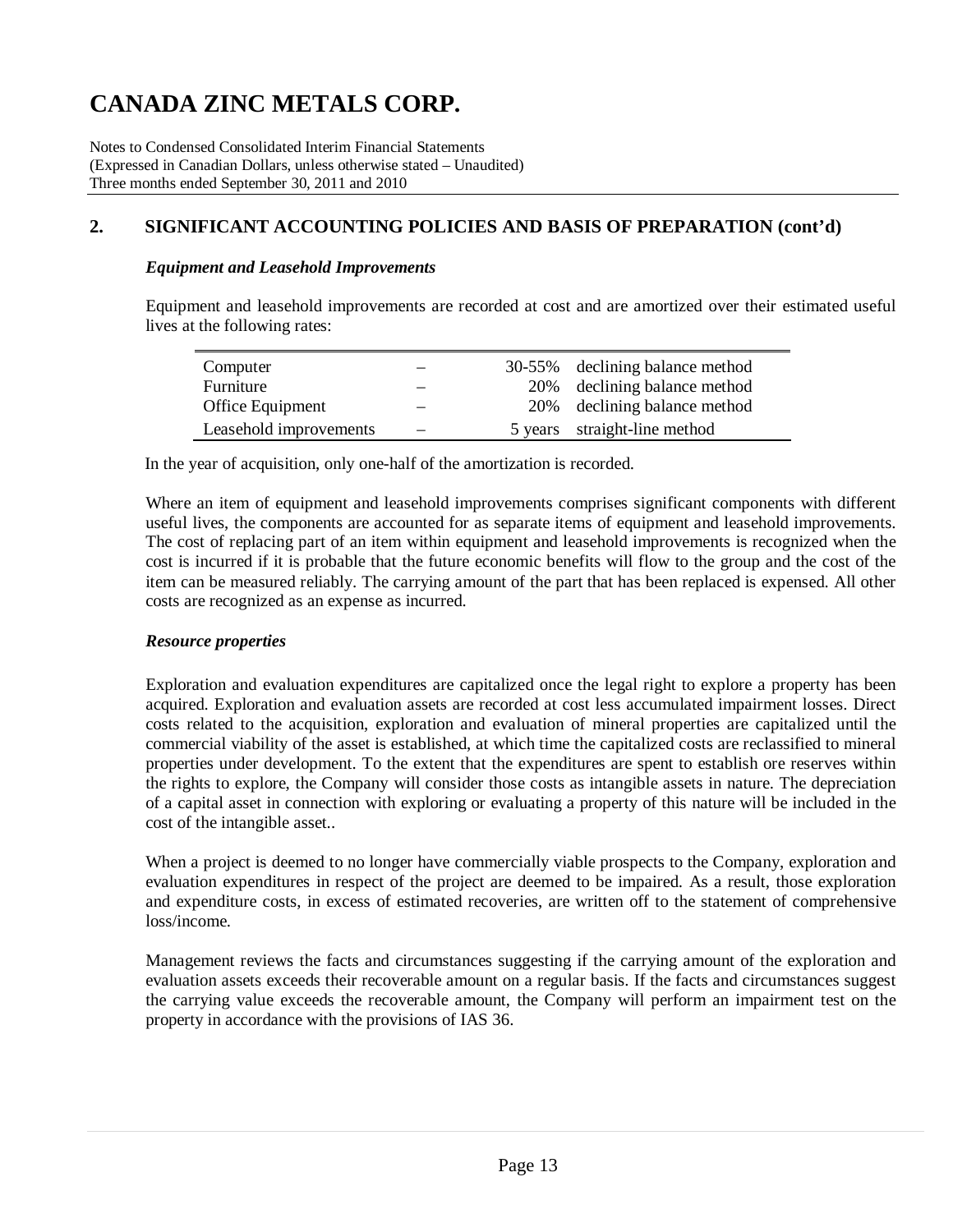Notes to Condensed Consolidated Interim Financial Statements (Expressed in Canadian Dollars, unless otherwise stated – Unaudited) Three months ended September 30, 2011 and 2010

## **2. SIGNIFICANT ACCOUNTING POLICIES AND BASIS OF PREPARATION (cont'd)**

### *METC recoverable*

Mining exploration tax credits from the Government of British Columbia for certain exploration expenditures incurred in British Columbia are treated as a reduction of the exploration costs of the respective resource property.

### *Impairment of long-lived assets*

An impairment loss is recognized when the carrying amount of an asset, or its cash generating unit ("CGU"), exceeds its recoverable amount. A CGU is the smallest identifiable group of assets that generates cash inflows that are largely independent of the cash inflows from other assets or groups of assets. Impairment losses are recognized in profit and loss for the period. Impairment losses recognized in respect of CGUs are allocated first to reduce the carrying amount of any goodwill allocated to CGUs and then to reduce the carrying amount of the other assets in the unit on a pro-rata basis.

The recoverable amount of assets is the greater of an asset's fair value less cost to sell and value in use. In assessing value in use, the estimated future cash flows are discounted to their present value using a pre-tax discount rate that reflects the current market assessments of the time value of money and the risks specific to the asset. For an asset that does not generate cash inflows largely independent of those from other assets, the recoverable amount is determined for the cash-generating unit to which the asset belongs.

An impairment loss is only reversed if there is an indication that the impairment loss may no longer exist and there has been a change in the estimates used to determine the recoverable amount, however, not to an amount higher than the carrying amount that would have been determined had no impairment loss been recognized in previous years.

Assets that have an indefinite useful life are not subject to amortization and are tested annually for impairment.

### *Flow-through shares*

Canadian tax legislation permits a company to issue flow-through shares whereby the deduction for tax purposes relating to qualified resource expenditures is claimed by the investors rather than the Company. Recording these expenditures for accounting purposes gives rise to taxable temporary differences.

When flow-through expenditures are renounced, a portion of the future income tax assets that were not recognized in previous years, due to the recording of a valuation allowance, are recognized as recovery of income taxes in the statement of loss and deficit.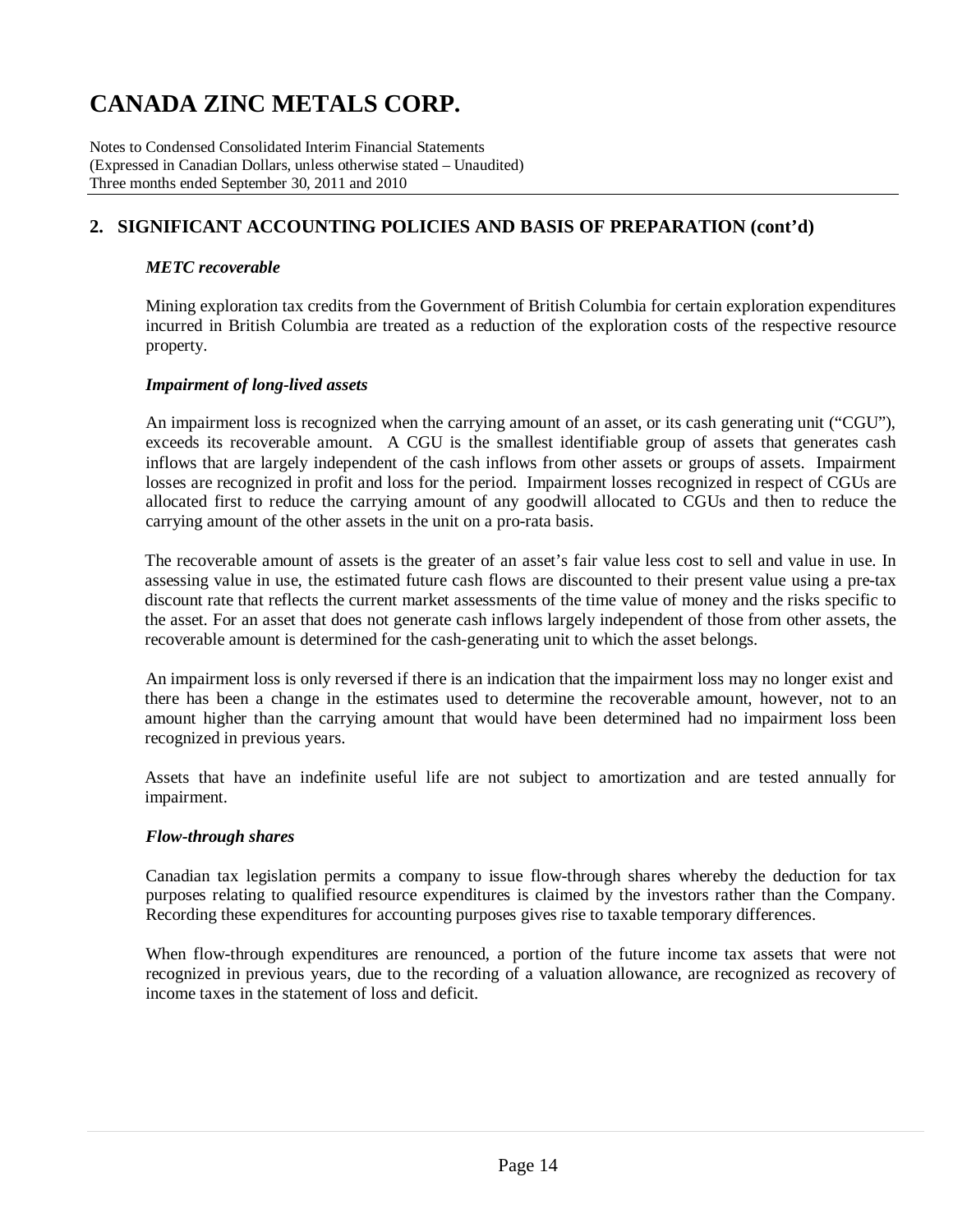Notes to Condensed Consolidated Interim Financial Statements (Expressed in Canadian Dollars, unless otherwise stated – Unaudited) Three months ended September 30, 2011 and 2010

## **2. SIGNIFICANT ACCOUNTING POLICIES AND BASIS OF PREPARATION (cont'd)**

### *Provisions*

Provisions are recorded when a present legal or constructive obligation exists as a result of past events where it is probable that an outflow of resources embodying economic benefits will be required to settle the obligation, and a reliable estimate of the amount of the obligation can be made.

The amount recognized as a provision is the best estimate of the consideration required to settle the present obligation at the reporting date, taking into account the risks and uncertainties surrounding the obligation and discount rates. Where a provision is measured using the cash flows estimated to settle the present obligation, its carrying amount is the present value of those cash flows discounted for the market discount rate. Over time the discounted liability is increased for the changes in the present value based on the current market discount rates and liability risks. When some or all of the economic benefits required to settle a provision are expected to be recovered from a third party, the receivable is recognized as an asset if it is virtually certain that reimbursement will be received and the amount receivable can be measured reliably.

Changes in closure and reclamation estimates are accounted for as a change in the corresponding capitalized cost.

Costs of rehabilitation projects for which a provision has been recorded are recorded directly against the provision as incurred.

### *Share-based payments*

The Company operates an employee share option plan. The fair value of share-based payments to employees is measured at grant date using the Black-Scholes option pricing model, and is recognized over the vesting period using the graded method. The fair value of share-based payments to non-employees is measured at the date the goods or services are received, at either the fair value of the goods or services received or the fair value of the equity instruments issued using the Black-Scholes option pricing model.

For both employees and non-employees, the fair value is recognized as an expense with a corresponding increase in contributed surplus. The amount recognized as expense is adjusted to reflect the number of share options expected to vest.

### *Income taxes*

Income tax expense comprises current and deferred tax. Income tax is recognized in the statement of comprehensive loss except to the extent that it relates to items recognized directly in equity. Current tax expense is the expected tax payable on taxable income for the year, using tax rates enacted or substantively enacted at period end, adjusted for amendments to tax payable with regards to previous years.

Deferred tax is recorded using the liability method, providing for temporary differences, between the carrying amounts of assets and liabilities for financial reporting purposes and the amounts used for taxation purposes.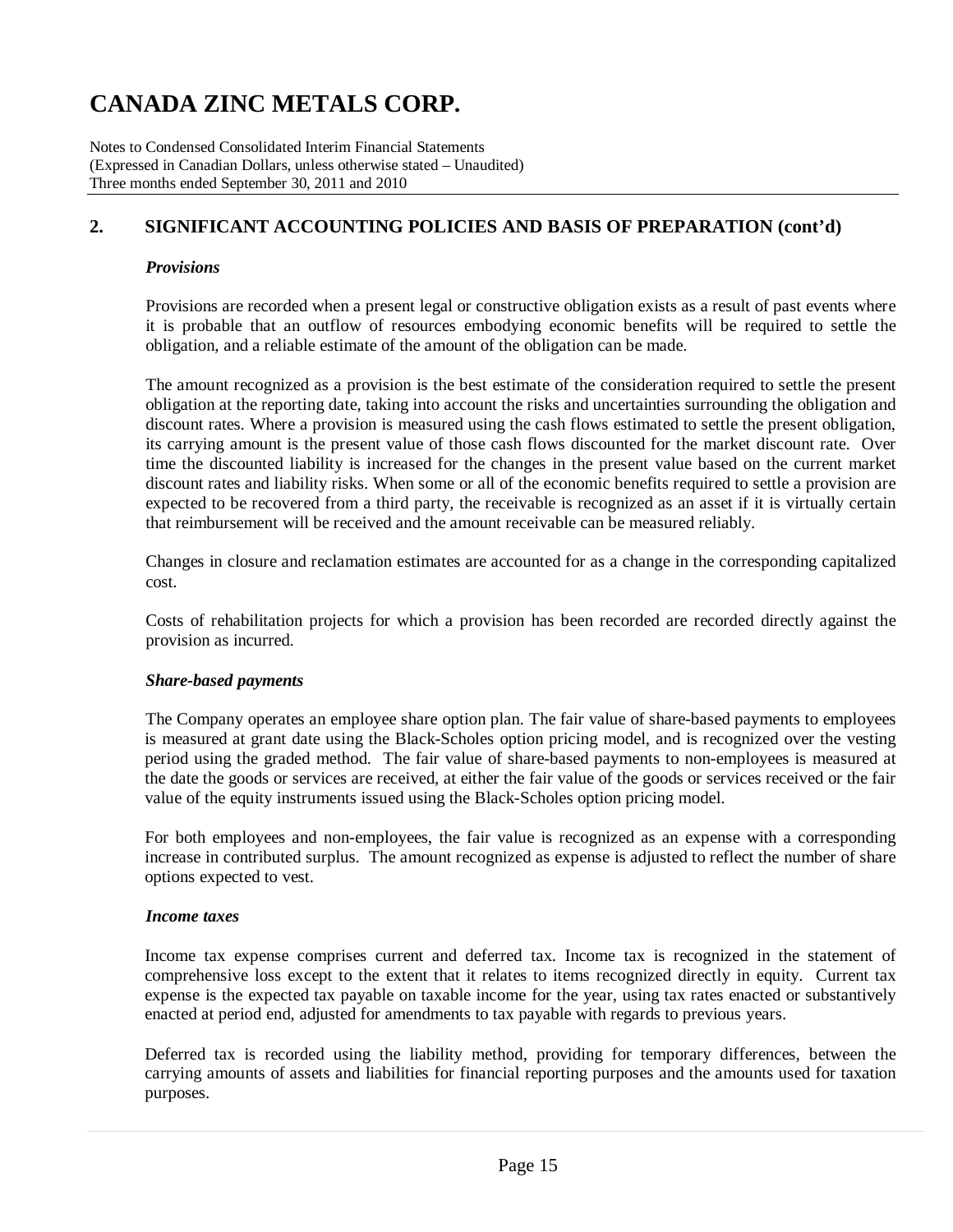Notes to Condensed Consolidated Interim Financial Statements (Expressed in Canadian Dollars, unless otherwise stated – Unaudited) Three months ended September 30, 2011 and 2010

## **2. SIGNIFICANT ACCOUNTING POLICIES AND BASIS OF PREPARATION (cont'd)**

### *Income taxes (cont'd)*

Temporary differences are not provided for relating to goodwill not deductible for tax purposes, the initial recognition of assets or liabilities that affect neither accounting nor taxable loss, nor differences relating to investments in subsidiaries to the extent that they will probably not reverse in the foreseeable future. The amount of deferred tax provided is based on the expected manner of realization or settlement of the carrying amount of assets and liabilities, using tax rates enacted or substantively enacted at the balance sheet date.

A deferred tax asset is recognized only to the extent that it is probable that future taxable profits will be available against which the asset can be utilized. To the extent that the Company does not consider it probable that a deferred tax asset will be recovered, it provides a valuation allowance against that excess.

### *Loss per share*

Loss per share is computed by dividing net loss available to common shareholders by the weighted average number of shares outstanding during the reporting period. Diluted loss per share is computed similar to basic loss per share except that the weighted average shares outstanding are increased to include additional shares for the assumed exercise of share options and warrants, if dilutive. The number of additional shares is calculated by assuming that outstanding share options and warrants were exercised and that the proceeds from such exercises were used to acquire common stock at the average market price during the reporting periods.

### **3. CASH AND CASH EQUIVALENTS**

Cash and cash equivalents are comprised of:

|                                    | September 30,2011 | June 30, 2011 |  |  |  |  |
|------------------------------------|-------------------|---------------|--|--|--|--|
| Bank deposits                      | 77.404            | 81.513        |  |  |  |  |
| Guaranteed investment certificates | 12, 171, 500      | 15,419,641    |  |  |  |  |
|                                    | 12,248,904        | 15,501,154    |  |  |  |  |

Cash equivalents consists of highly liquid Canadian dollar denominated guaranteed investment certificates ("GICs") with a remaining term to maturity at the point of purchase of ninety days or less. As at September 30, 2011, the GICs were earning an average annual interest of approximately 1.33% at variable and fixed rates, mature from November 11, 2011 to March 12, 2012, and allow for early redemption after the first 30 days of investment. The counter-party is a financial institution.

As at September 30, 2011, the GICs accrued \$160,829 (June 30, 2011 - \$112,378) in interest receivable. This amount is included in receivables (Note 4).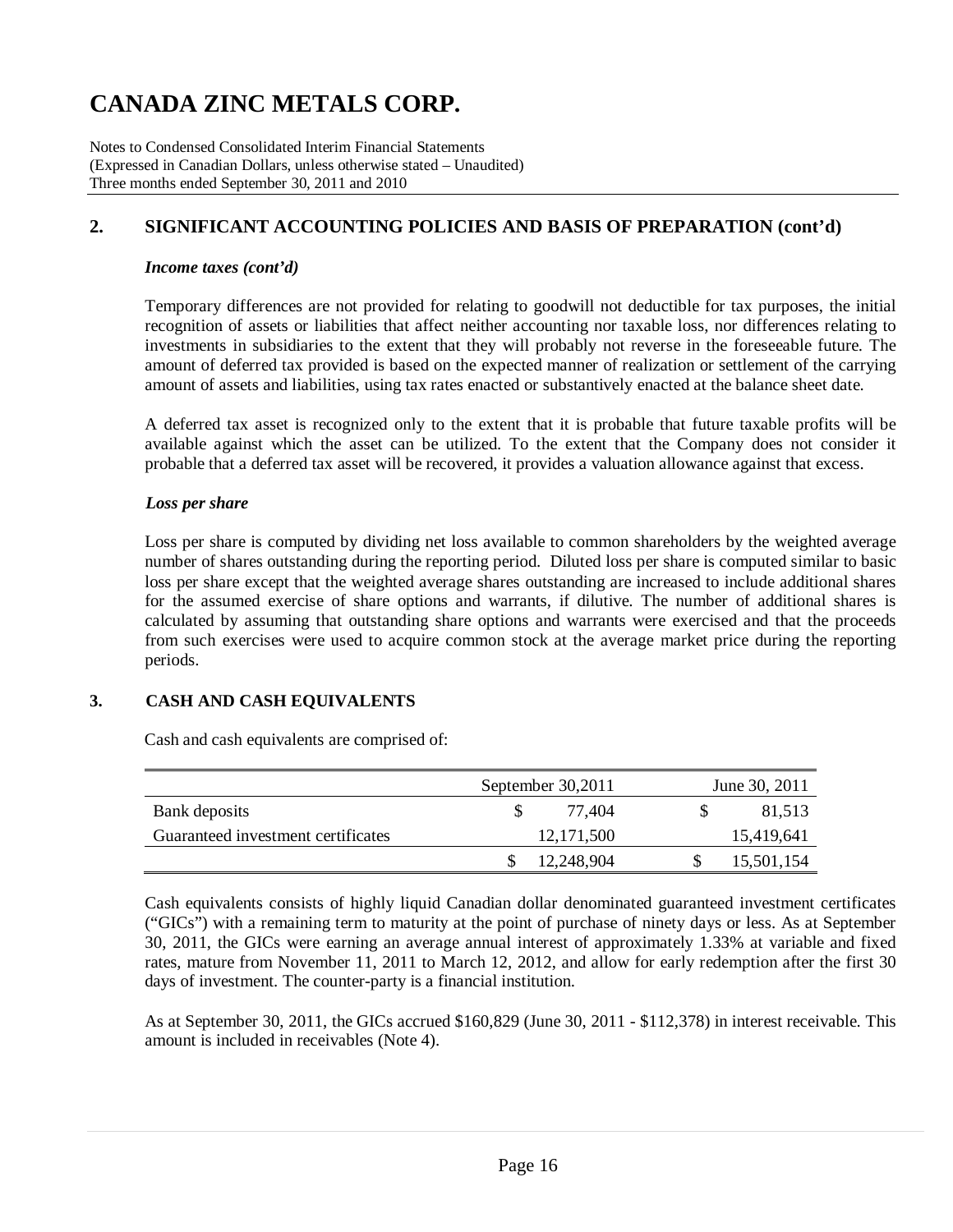Notes to Condensed Consolidated Interim Financial Statements (Expressed in Canadian Dollars, unless otherwise stated – Unaudited) Three months ended September 30, 2011 and 2010

### **4. RECEIVABLES**

|                                     | September 30, 2011 |   | June 30, 2011 |
|-------------------------------------|--------------------|---|---------------|
| <b>Harmonized Sales Tax credits</b> | 420,032            | S | 279,906       |
| Interest accrued on GICs (Note 3)   | 160,829            |   | 112,378       |
| Other receivables                   |                    |   | 85,316        |
|                                     | 580,861            |   | 477,600       |

### **5. SHORT-TERM INVESTMENTS**

Short-term investments consist of two highly liquid Canadian dollar denominated guaranteed investment certificates with terms to maturity greater than ninety days, but not more than one year, all of which are classified as available-for-sale. The counter-party is a financial institution. At September 30, 2011, the instruments were yielding an average fixed annual interest rate of 1.8% maturing in February 2012, The fair market value of the Company's short-term investments approximates its carrying value at the balance sheet date.

### **6. MARKETABLE SECURITIES**

|                                    | September 30, 2011 |                    |    |         |    |                                                     |  |  |
|------------------------------------|--------------------|--------------------|----|---------|----|-----------------------------------------------------|--|--|
|                                    |                    | Fair value<br>Cost |    |         |    | Accumulated<br>unrealized holding<br>gains (losses) |  |  |
|                                    |                    |                    |    |         |    |                                                     |  |  |
| Oracle Mining Corp. shares         | \$                 | 261,625            | \$ | 561.746 | \$ | (300, 121)                                          |  |  |
| International Lithium Corp. shares |                    | 37,950             |    | 110,000 |    | (72,050)                                            |  |  |
| International Lithium Corp.        |                    | 2,205              |    | 27,563  |    | (25,358)                                            |  |  |
| warrants                           |                    |                    |    |         |    |                                                     |  |  |
| TNR Gold Corp. shares              |                    | 112,500            |    | 218,750 |    | (106, 250)                                          |  |  |
|                                    | \$                 | 414,280            | \$ | 918,059 | \$ | (503, 779)                                          |  |  |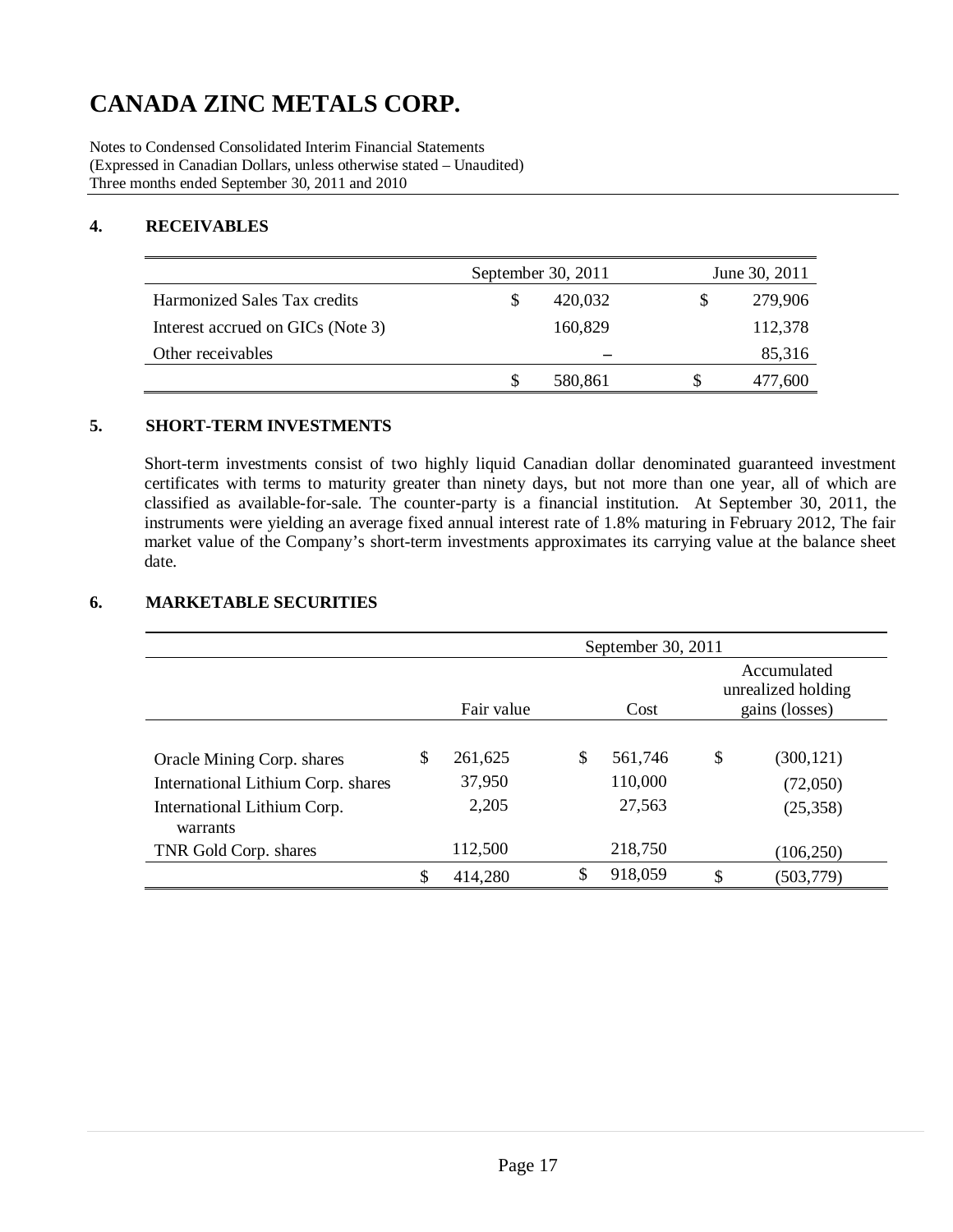Notes to Condensed Consolidated Interim Financial Statements (Expressed in Canadian Dollars, unless otherwise stated – Unaudited) Three months ended September 30, 2011 and 2010

## **6. MARKETABLE SECURITIES (cont'd)**

|                                    |    |                    |    | June 30, 2011 |                                                     |
|------------------------------------|----|--------------------|----|---------------|-----------------------------------------------------|
|                                    |    | Fair value<br>Cost |    |               | Accumulated<br>unrealized holding<br>gains (losses) |
|                                    |    |                    |    |               |                                                     |
| Oracle Ridge Mining Corp. shares   | S  | 310,625            | \$ | 518,453       | S<br>(207, 828)                                     |
| International Lithium Corp. shares |    | 90,000             |    | 133,333       | (43, 333)                                           |
| International Lithium Corp.        |    | 16,010             |    | 100,063       | (84, 053)                                           |
| warrants                           |    |                    |    |               |                                                     |
| TNR Gold Corp. shares              |    | 140,625            |    | 218,750       | (78, 125)                                           |
|                                    | \$ | 557,260            | \$ | 970,599       | (413,339)                                           |

During the three months ended September 30, 2011, the Company sold 70,000 shares of International Lithium Corp. ("ILC") at an average price of \$0.18 per share for net cash proceeds of \$12,591, and 290,000 ILC share purchase warrants at an average price of \$0.03 for net cash proceeds of \$9,515. The Company realized a pre-tax loss of \$73,727 on the sale of these securities.

## **7. OTHER ASSETS**

Other assets comprise a reclamation bond of \$312,649 (June 30, 2011 – \$309,000) posted as a security deposit with the Government of British Columbia in relation to the Akie and Kechika Regional properties.

### **8. TRADE PAYABLES AND ACCRUED LIABILITIES**

|                            | September 30, 2011 | June 30, 2011 |
|----------------------------|--------------------|---------------|
| Trade payables             | 547.688            | \$1,005,790   |
| <b>Accrued liabilities</b> | 411.975            | 183,234       |
|                            | 959.663            | \$1,189,024   |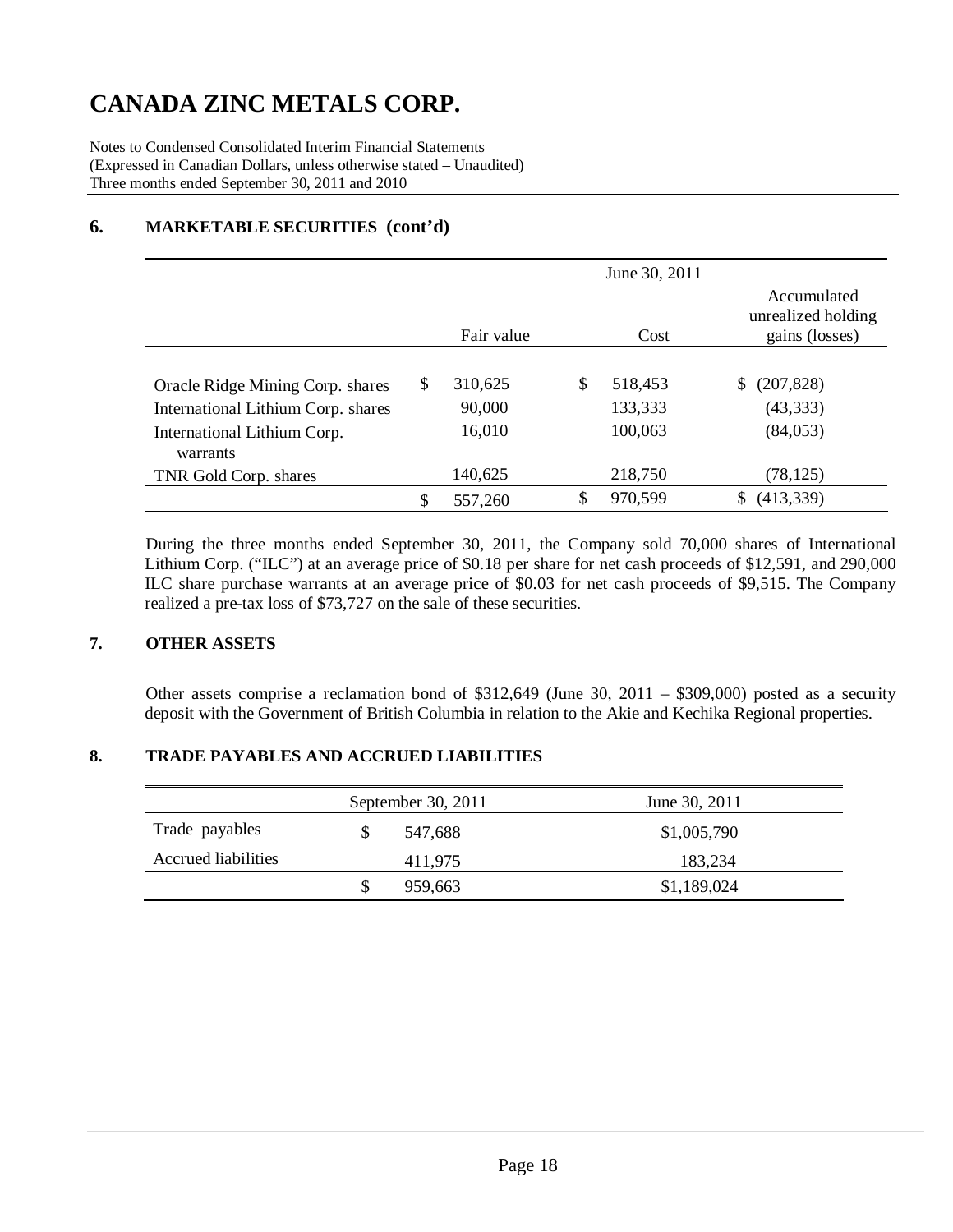Notes to Condensed Consolidated Interim Financial Statements (Expressed in Canadian Dollars, unless otherwise stated – Unaudited) Three months ended September 30, 2011 and 2010

|                                    | Computers    |    | Office<br>equipment<br>and furniture | Office<br>leasehold<br>improvements |         | Total        |
|------------------------------------|--------------|----|--------------------------------------|-------------------------------------|---------|--------------|
| Cost:                              |              |    |                                      |                                     |         |              |
| At July 1, 2010                    | \$<br>14,909 | \$ | 4,026                                | \$                                  | 2,522   | \$<br>21,457 |
| Acquisition                        | 931          |    | 14,234                               |                                     |         | 15,165       |
| At June 30, 2011                   | 15,840       |    | 18,260                               |                                     | 2,522   | 36,622       |
| Acquisition                        |              |    |                                      |                                     | 4,616   | 4,616        |
| Disposal                           | (3,613)      |    |                                      |                                     | (2,522) | (6, 135)     |
| At September 30, 2011              | 12,227       |    | 18,260                               |                                     | 4,616   | 35,103       |
| <b>Amortization:</b>               |              |    |                                      |                                     |         |              |
| At July 1, 2010                    | 12,574       |    | 2,598                                |                                     | 2,312   | 17,484       |
| Amortization                       | 1,115        |    | 1,709                                |                                     | 210     | 3,034        |
| At June 30, 2011                   | 13,689       |    | 4,307                                |                                     | 2,522   | 20,518       |
| Amortization                       | 218          |    | 703                                  |                                     | 115     | 1,036        |
| Eliminated on disposal             | (3,613)      |    |                                      |                                     | (2,522) | (6, 135)     |
| At September 30, 2011              | 10,294       |    | 5,010                                |                                     | 115     | 15,419       |
| Net book value:<br>At July 1, 2010 | \$<br>2,335  | \$ | 1,428                                | \$                                  | 210     | \$<br>3,973  |
| At June 30, 2011                   | \$<br>2,151  | \$ | 13,953                               | \$                                  |         | \$<br>16,104 |
| At September 30, 2011              | \$<br>1,933  | \$ | 13,250                               | \$                                  | 4,501   | \$<br>19,684 |

## **9. EQUIPMENT AND LEASEHOLD IMPROVEMENTS**

### **10. RESOURCE PROPERTIES**

Title to resource properties involves certain inherent risks due to the difficulties of determining the validity of certain claims as well as the potential for problems arising from the frequently ambiguous conveyancing history characteristic of many resource properties. The Company has investigated title to all of its resource properties and, to the best of its knowledge, title to all of its properties are in good standing.

### **Akie Property, British Columbia**

The Company owns a 100% interest in the Akie property, which resulted from Company expenditures and the acquisition of Ecstall Mining Corporation (Note 1).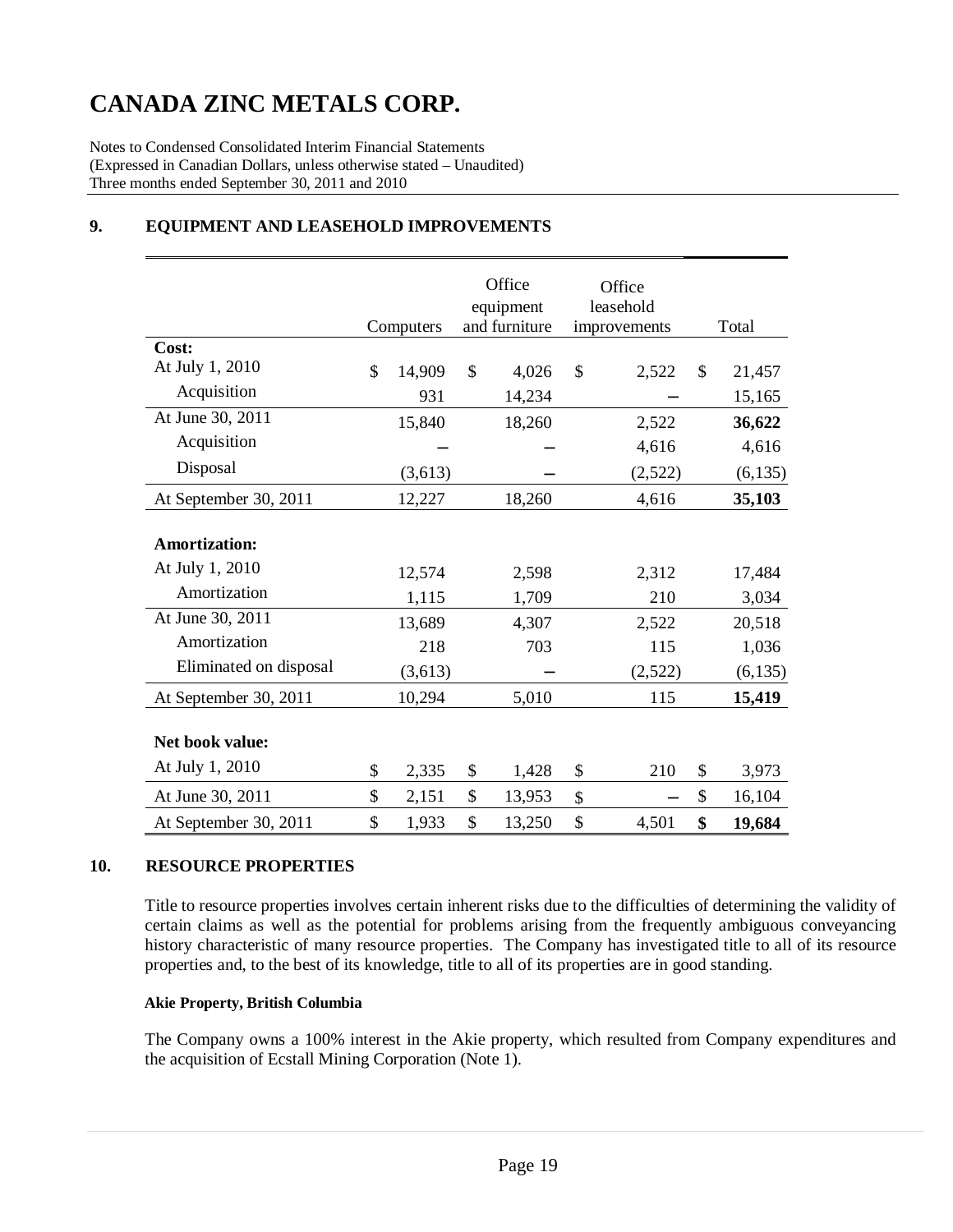Notes to Condensed Consolidated Interim Financial Statements (Expressed in Canadian Dollars, unless otherwise stated – Unaudited) Three months ended September 30, 2011 and 2010

### **10. RESOURCE PROPERTIES (cont'd)**

#### **Kechika Regional, British Columbia**

During fiscal 2007, the Company acquired the following properties pursuant to the acquisition of Ecstall Mining Corporation:

- Kechika South Properties, Omineca Mining Division. The Company owns a 100% interest in two properties,
- Kechika North Properties, Liard Mining Division. The Company owns a 100% interest in three properties of which, certain claims are subject to a 0.5% net smelter royalty.

### **DA Property, Northwest Territories**

On August 1, 2006, the Company entered into a joint venture agreement where by the Company holds 8.2% undivided interest in the mineral claims and three mineral leases, the latter subject to a 10% underlying NPI, a 5% GOR and a 5% NSR. Pursuant to an amended and restated Mineral Property Option Agreement, dated August 30, 1998, the Company has the option to reduce the GOR and NSR interests to 2.25% and 2%, respectively, and eliminate entirely the NPI by completing certain share issuances and cash payments to the original property owner within 90 days of a production decision. The other joint venture participants are Shear Minerals Ltd. (58.2%), the project operator, International Samuel Exploration Corp. (25.4%) and New World Resources Inc. (8.2%).

During the year ended June 30, 2011, the Company wrote-off the carrying amount of \$221,560 related to the DA Properties as the Company has no further exploration plans for these properties in the foreseeable future.

| Kechika                    |    |                      |     |                 |  |                                 |          |              |
|----------------------------|----|----------------------|-----|-----------------|--|---------------------------------|----------|--------------|
|                            |    | <b>Akie Property</b> |     | <b>Regional</b> |  | DA                              |          | <b>Total</b> |
|                            |    |                      |     |                 |  |                                 |          |              |
| <b>Acquisition Costs:</b>  |    |                      |     |                 |  |                                 |          |              |
| Balance, July 1, 2010      | \$ | 24, 175, 329         | \$. | 328,432 \$      |  | 71,535                          | <b>S</b> | 24,575,296   |
| Additions                  |    |                      |     | 348             |  |                                 |          | 348          |
| Write-off                  |    |                      |     |                 |  | (71, 535)                       |          | (71, 535)    |
| Balance, June 30, 2011 and |    |                      |     |                 |  |                                 |          |              |
| September 30, 2011         | \$ | 24, 175, 329         |     | 328,780         |  | $\hspace{0.1mm}-\hspace{0.1mm}$ |          | 24,504,109   |

The following table summarizes resource property expenses by property: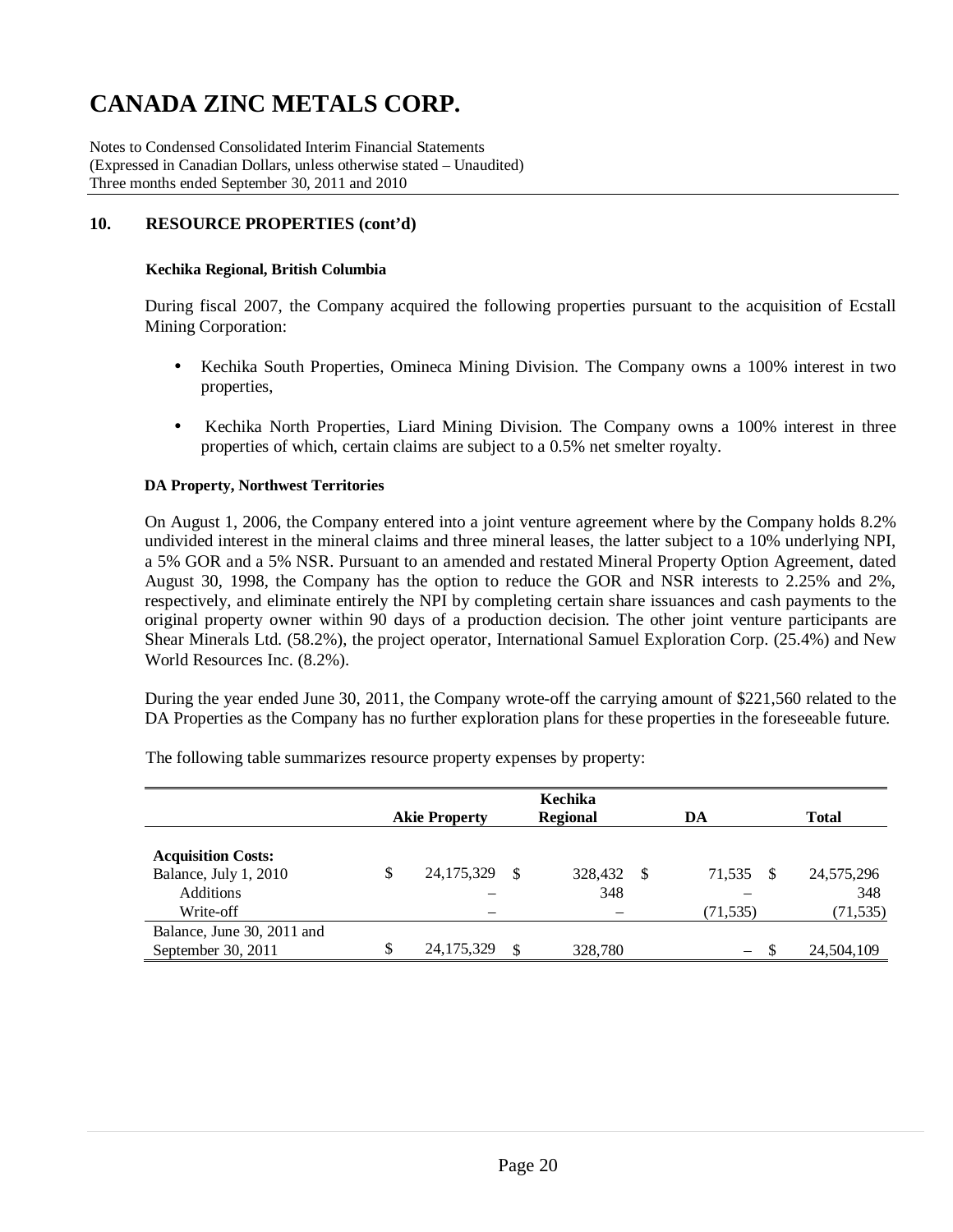Notes to Condensed Consolidated Interim Financial Statements (Expressed in Canadian Dollars, unless otherwise stated – Unaudited) Three months ended September 30, 2011 and 2010

## **10. RESOURCE PROPERTIES (cont'd)**

|                                    |                      | Kechika         |                          |                  |
|------------------------------------|----------------------|-----------------|--------------------------|------------------|
|                                    | <b>Akie Property</b> | <b>Regional</b> | DA                       | <b>Total</b>     |
| <b>Deferred Exploration Costs:</b> |                      |                 |                          |                  |
| Balance, July 1, 2010              | \$<br>26,281,810     | \$<br>1,172,533 | \$<br>150,025            | \$<br>27,604,368 |
| Surface drilling program:          |                      |                 |                          |                  |
| Camp equipment, net                | 102,738              |                 |                          | 102,738          |
| Camp operating                     | 180,951              |                 |                          | 180,951          |
| Drilling                           | 4,838,253            | 15,033          |                          | 4,853,286        |
| Geology                            | 182,085              | 16,193          |                          | 198,278          |
| Work assessment fees               | 72,336               | 18,284          |                          | 90,620           |
| Total surface drilling             | 5,376,363            | 49,510          |                          | 5,425,873        |
|                                    | 631,852              |                 |                          | 631,852          |
| Geotechnical program:              | 314,953              |                 |                          | 314,953          |
| Camp operating                     |                      |                 |                          |                  |
| Trail construction                 | 600,177              |                 |                          | 600,177          |
| Total geotechnical program         | 1,546,982            |                 | $\overline{\phantom{0}}$ | 1,546,982        |
| Community consultations            | 210,000              |                 |                          | 210,000          |
| Environmental studies              | 236,940              |                 |                          | 236,940          |
| Underground engineering            | 92,227               |                 |                          | 92,227           |
| Project assessment                 | 8,682                |                 |                          | 8,682            |
| Metallurgical analysis             | 6,900                |                 |                          | 6,900            |
| Less:                              |                      |                 |                          |                  |
| Write-off                          |                      |                 | (150, 025)               | (150, 025)       |
| <b>METC</b> (2009)                 | (1,611,149)          |                 |                          | (1,611,149)      |
| Balance, June 30, 2011             | 32,148,755           | 1,222,043       |                          | 33,370,798       |
| Surface drilling program:          |                      |                 |                          |                  |
| Camp equipment, net                | 84,173               |                 |                          | 84,173           |
| Camp operating                     | 51,031               | 59,217          |                          | 110,248          |
| Drilling                           | 1,525,227            | 132,190         |                          | 1,657,417        |
| Geology                            | 42,986               | 192,933         |                          | 235,919          |
| Total surface drilling             | 1,703,417            | 384,340         |                          | 2,087,757        |
|                                    |                      |                 |                          |                  |
| Underground development:           |                      |                 |                          |                  |
| Engineering                        | 96,895               |                 |                          | 96,895           |
| Trail construction                 | 377,736              |                 |                          | 377,736          |
| Total underground development      | 474,631              |                 |                          | 474,631          |
| Geotechnical program               | 18,143               |                 |                          | 18,143           |
| Environmental studies              | 95,646               |                 |                          | 95,646           |
| Project assessment                 | 32,224               |                 |                          | 32,224           |
|                                    | 6,535                |                 |                          | 6,535            |
| Metallurgical analysis             |                      |                 |                          |                  |
| Balance, September 30, 2011        | 34,479,351           | 1,606,383       |                          | 36,085,734       |
| <b>Total</b>                       | \$<br>58,654,680     | \$<br>1,935,163 |                          | 60,589,843       |
|                                    |                      |                 |                          |                  |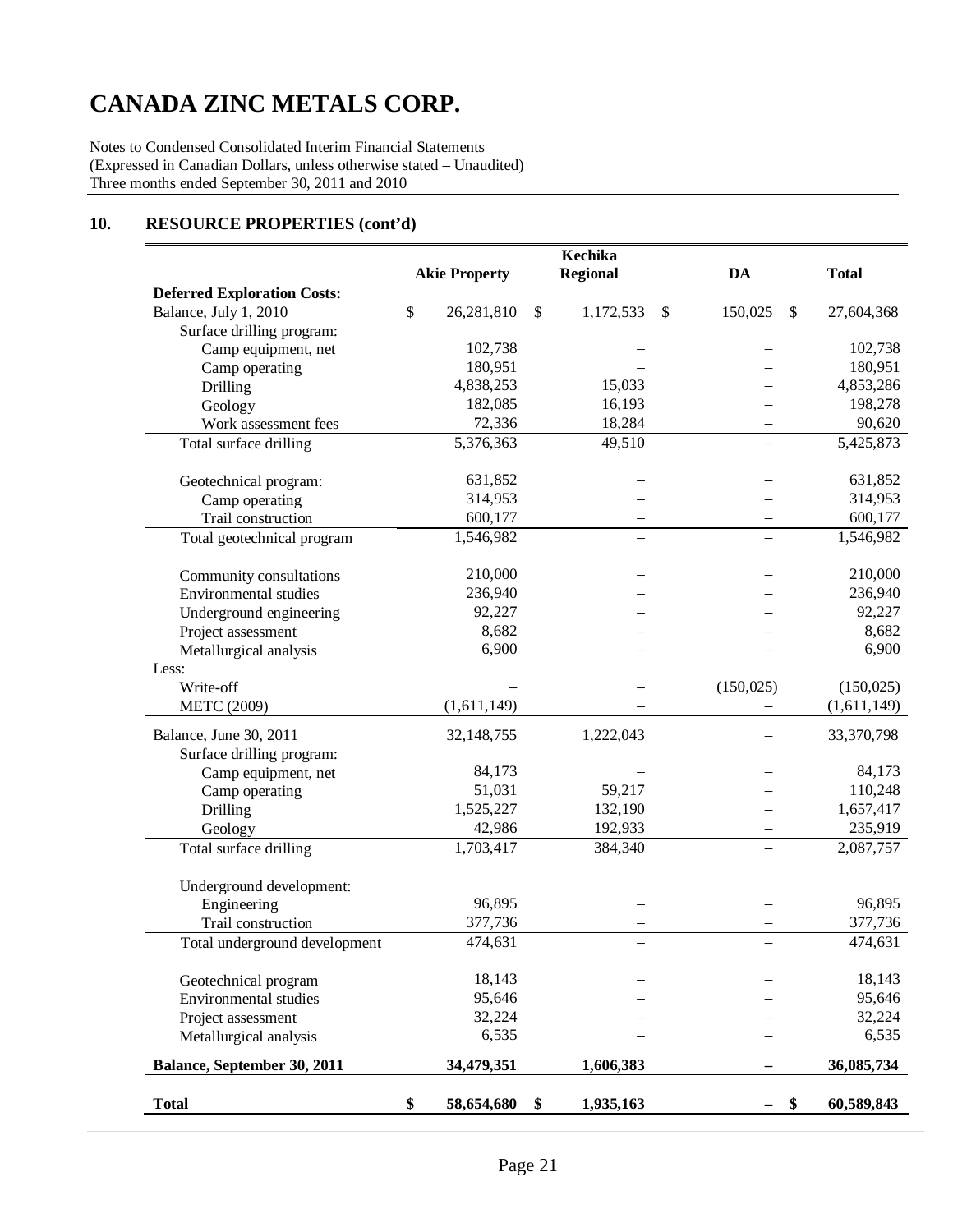Notes to Condensed Consolidated Interim Financial Statements (Expressed in Canadian Dollars, unless otherwise stated – Unaudited) Three months ended September 30, 2011 and 2010

### **10. RESOURCE PROPERTIES (cont'd)**

The Company applies for the 20% British Columbia Mining Exploration Tax Credit ("METC") and the enhanced tax credit of an additional 10% for Mountain Pine Beetle affected areas, on qualified mining exploration costs incurred.

Subsequent to the period ended September 30, 2011, the Company received the METC refund of \$1,611,149 for its fiscal 2009 application.

### **11. SHARE CAPITAL**

### **(a) Authorized**

Unlimited common shares without par value

#### **(b) Issued and outstanding**

During the three months ended September 30, 2011:

- (i) the Company received TSX Venture Exchange ("TSXV") approval to extend a normal course issuer bid ("NCIB") to purchase at market price up to 6,922,765 common shares, being approximately 5% of the Company's issued and outstanding common shares through the facilities of the TSXV. The new bid commenced on August 1, 2011 and will stay open for 12 months;
- (ii) the Company repurchased 562,000 of its common shares for a total consideration of \$216,911 at a weighted average price of \$0.39 per share under the NCIB, of which \$380,221 was recorded as a reduction to capital stock for the assigned value of the shares, and \$163,310 was allocated to contributed surplus.

The purchases are made in accordance with the policies and rules of the TSXV. The Company will pay the market price of the common shares at the time of acquisition and will not purchase more than 2% of the total issued and outstanding common shares within any 30 day period.

(iii) a total of 916,500 common shares, of which 560,000 were repurchased during fiscal 2011, were cancelled and returned to the Company's treasury.

During the year ended June 30, 2011:

(i) the Company completed a non-brokered private placement with Tongling Nonferrous Metals Group Holdings Co. Ltd. ("Tongling") of 31,386,224 units at a price of \$0.5735 per unit for total gross proceeds of \$18,000,000. Each unit consists of one common share and one half of a common share purchase warrant. Each whole warrant will entitle the purchaser to purchase, at any time within 24 months from closing, one additional common share of the Company at a price of \$0.675 during the first year and at a price of \$0.775 during the second year.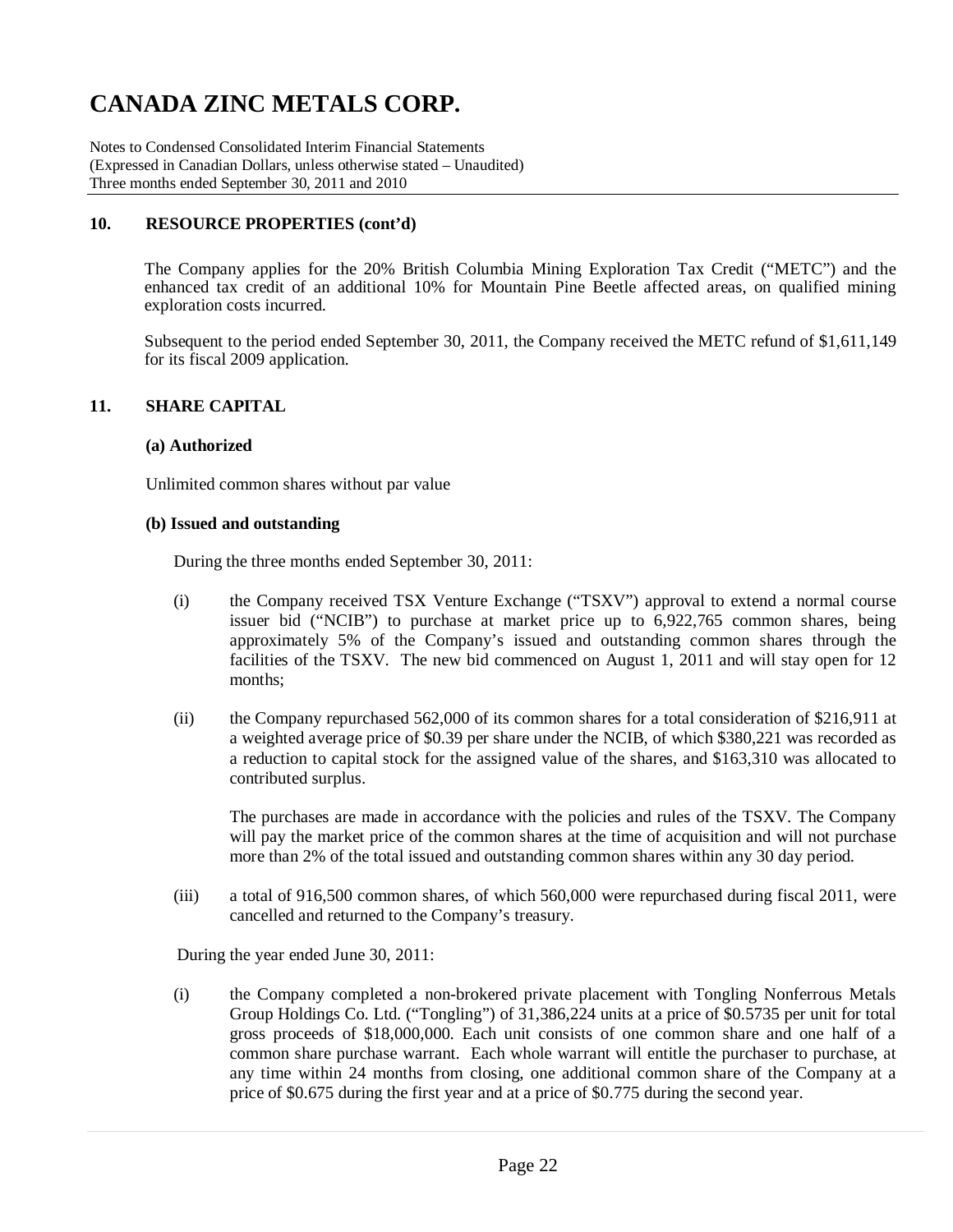Notes to Condensed Consolidated Interim Financial Statements (Expressed in Canadian Dollars, unless otherwise stated – Unaudited) Three months ended September 30, 2011 and 2010

### **11. SHARE CAPITAL (cont'd)**

### **(b) Issued and outstanding (cont'd)**

- (ii) the Company completed a non-brokered flow-through private placement of 4,845,000 units at a price of \$0.77 per unit for gross proceeds of \$3,730,650. Each unit consists of one flow-through common share and one-half share purchase warrant of the Company. Each whole warrant will entitle the holder to purchase one additional common share at a price of \$0.95 for a period of 18 months from closing.
- (iii) the Company paid cash share issue costs of \$225,216 (\$168,912, net of tax effects) in connection with the private placements in (i) and (ii).
- (iv) an aggregate of 895,000 share options were exercised at a weighted average price of \$0.28 per share and 895,000 common shares were issued for total proceeds of \$251,550. In addition, a reallocation of \$242,300 from contributed surplus to share capital was recorded on the exercise of these options.
- (v) The Company repurchased 1,352,500 of its common shares for a total consideration of \$632,403 at a weighted average price of \$0.47 per share under the NCIB, of which \$939,412 was recorded as a reduction to capital stock for the assigned value of the shares, and \$307,009 was allocated to equity reserves.

### **(c) Share options**

The Company has adopted a 20% fixed share option plan whereby the Company has reserved 13,522,821 common shares under the plan. The term of any options granted under the plan is fixed by the Board of Directors and may not exceed ten years from date of grant.

The number of options granted to a consultant in a 12 month period must not exceed 2% of the issued shares of the Issuer from the date of grant. Options issued to consultants performing investor relations activities must vest in stages over 12 months with no more than 1/4 of the options vesting in any three month period. Share options granted to directors, officers and employees of the Company vest immediately.

Share option transactions and the number of share options outstanding are summarized as follows: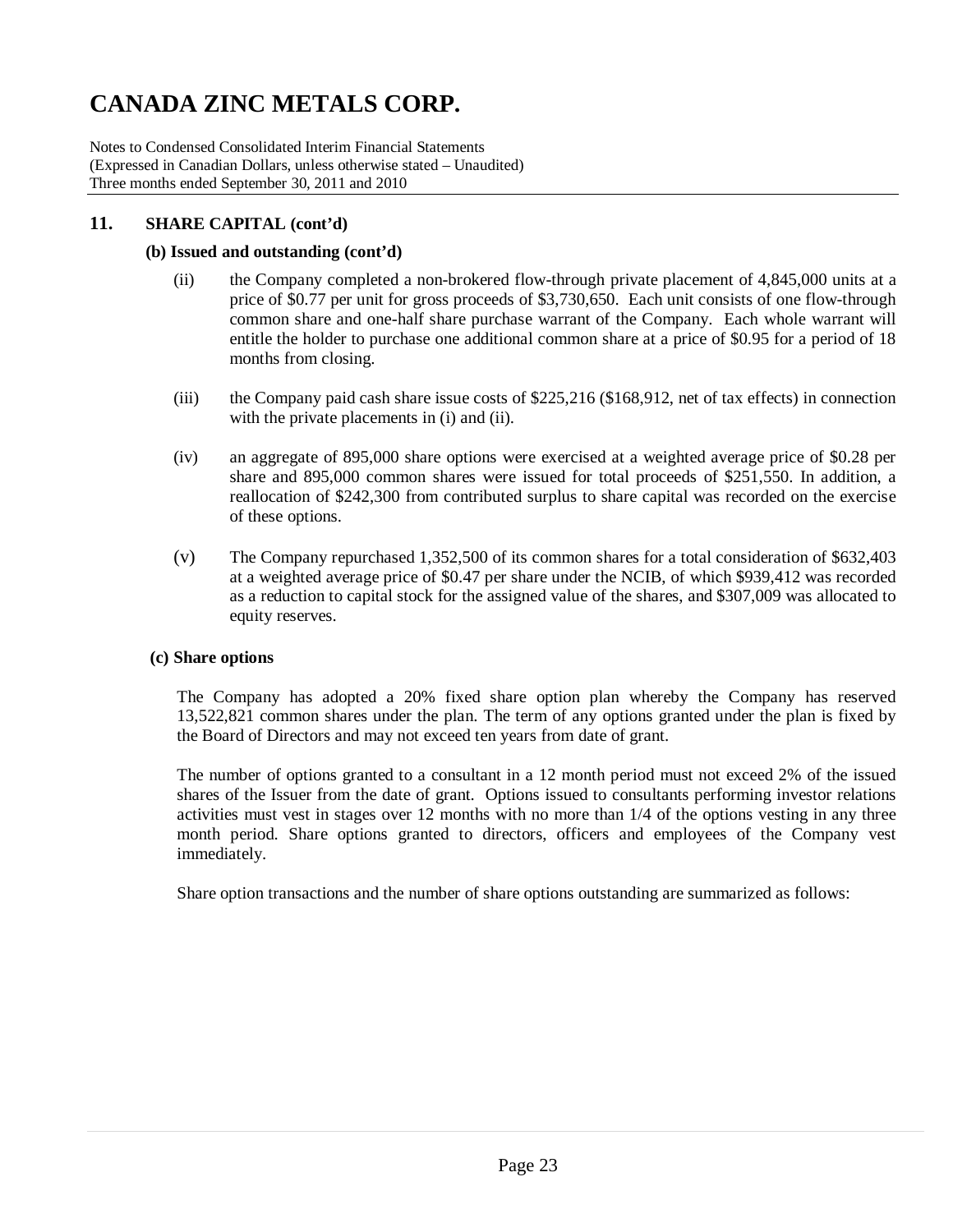Notes to Condensed Consolidated Interim Financial Statements (Expressed in Canadian Dollars, unless otherwise stated – Unaudited) Three months ended September 30, 2011 and 2010

## **11. SHARE CAPITAL (cont'd)**

### **(c) Share options (cont'd)**

|                                    | September 30, 2011 |             | June 30, 2011 |            |
|------------------------------------|--------------------|-------------|---------------|------------|
|                                    |                    | Weighted    |               | Weighted   |
|                                    |                    | average     |               | average    |
|                                    | Number of          | exercise    | Number of     | exercise   |
|                                    | options            | price       | options       | price      |
| Options outstanding, beginning of  | 8,240,500          | 0.51<br>\$. | 7,225,500     | 0.47<br>\$ |
| period                             |                    |             |               |            |
| Granted                            |                    |             | 2,020,000     | 0.55       |
| Exercised                          |                    |             | (895,000)     | (0.28)     |
| Expired                            | (280, 500)         | (0.81)      | (110,000)     | (0.66)     |
| Options outstanding, end of period | 7,960,000          | \$<br>0.50  | 8,240,500     | \$<br>0.51 |
| Options exercisable, end of period | 7,622,500          | \$<br>0.50  | 7,220,500     | \$<br>0.51 |

Share options outstanding and exercisable at September 30, 2011 are summarized as follows:

| Number of Options | <b>Exercise Price</b> | <b>Expiry Date</b> | Exercisable |
|-------------------|-----------------------|--------------------|-------------|
| 130,000           | \$0.70                | November 14, 2016  | 130,000     |
| 175,000           | \$0.25                | April 10, 2012     | 175,000     |
| 50,000            | \$0.25                | July 3, 2012       | 50,000      |
| 50,000            | \$1.15                | July 3, 2012       | 50,000      |
| 70,000            | \$1.30                | November 28, 2012  | 70,000      |
| 295,000           | \$1.05                | February 11, 2018  | 295,000     |
| 300,000           | \$0.25                | February 11, 2018  | 300,000     |
| 150,000           | \$0.25                | April 1, 2013      | 150,000     |
| 75,000            | \$1.05                | April 29, 2013     | 75,000      |
| 175,000           | \$0.25                | October 21, 2013   | 175,000     |
| 900,000           | \$0.25                | October 31, 2018   | 900,000     |
| 700,000           | \$0.40                | September 22, 2014 | 700,000     |
| 360,000           | \$0.40                | October 9, 2019    | 360,000     |
| 802,500           | \$0.41                | October 13, 2016   | 802,500     |
| 100,000           | \$0.50                | November 16, 2012  | 100,000     |
| 100,000           | \$0.70                | November 16, 2012  | 100,000     |
| 1,215,000         | \$0.63                | January 15, 2020   | 1,215,000   |
| 300,000           | \$0.50                | May 10, 2015       | 187,500     |
| 432,500           | \$0.53                | November 8, 2020   | 432,500     |
| 1,430,000         | \$0.55                | November 24, 2020  | 1,255,000   |
| 150,000           | \$0.60                | January 7, 2015    | 100,000     |
| 7,960,000         |                       |                    | 7,622,500   |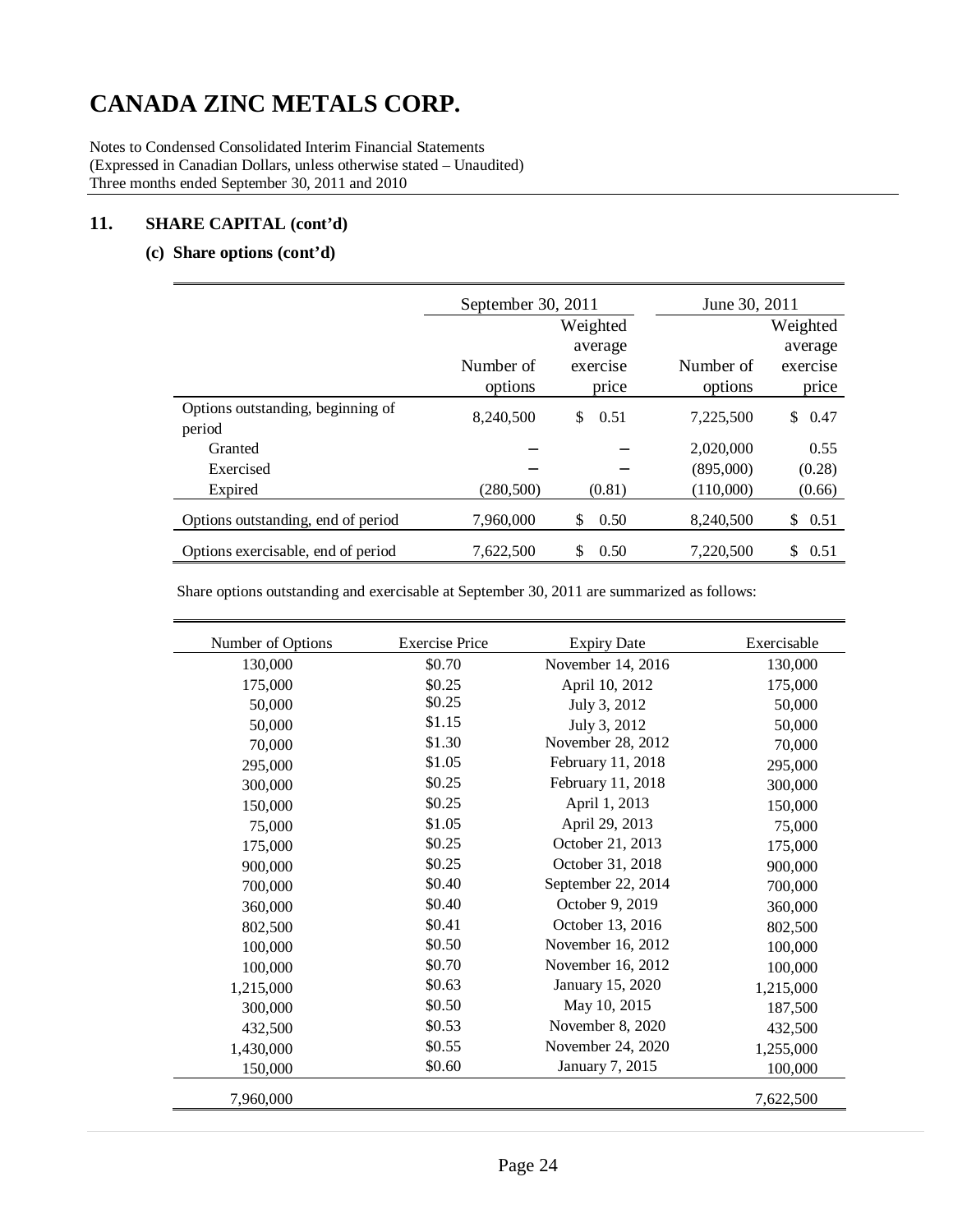Notes to Condensed Consolidated Interim Financial Statements (Expressed in Canadian Dollars, unless otherwise stated – Unaudited) Three months ended September 30, 2011 and 2010

### **11. SHARE CAPITAL (cont'd)**

### **(c) Share options (cont'd)**

During the three months ended September 30, 2011, under the fair value based method a total of \$59,686 (2010 – \$62,433) in share-based compensation expense was recorded in the statement of loss for vested share options previously granted to directors, officers, employees and consultants of the Company. No share options were granted during the three months ended September 30, 2011 and 2010

### **(d) Warrants**

The following table summarizes the warrants outstanding at September 30, 2011:

| Number of Warrants | <b>Exercise Price</b> | <b>Expiry Date</b> |
|--------------------|-----------------------|--------------------|
| 2,500,000          | $0.800^{(2)}$         | December 7, 2011   |
| 15,693,112         | $0.675^{(1)}$         | November 16, 2011  |
|                    | $$0.775^{(1)}$$       | November 16, 2012  |
| 2,422,500          | 0.950                 | August 28, 2012    |
| 20,615,612         |                       |                    |

(1) Warrants are exercisable at a price of \$0.675 during the first year and at a price of \$0.775 during the second year. (2) Warrants expired unexercised subsequent to September 30, 2011.

A summary of the status of warrants outstanding is as follows:

|                                              |                       | September 30, 2011                    | June 30, 2011         |                                       |  |  |
|----------------------------------------------|-----------------------|---------------------------------------|-----------------------|---------------------------------------|--|--|
|                                              | Number of<br>warrants | Weighted<br>average<br>exercise price | Number of<br>warrants | Weighted<br>average<br>exercise price |  |  |
| Warrants outstanding, beginning of<br>period | 20,615,612            | 0.72<br>\$.                           | 2.500,000             | 0.80<br>\$                            |  |  |
| Granted                                      |                       |                                       | 18,115,612            | 0.71                                  |  |  |
| Warrants outstanding, end of period          | 20,615,612            | 0.72<br>S.                            | 20,615,612            | 0.72<br>\$                            |  |  |
| Warrants exercisable, end of period          | 20.615.612            | 0.72<br>\$.                           | 20,615,612            | \$.<br>0.72                           |  |  |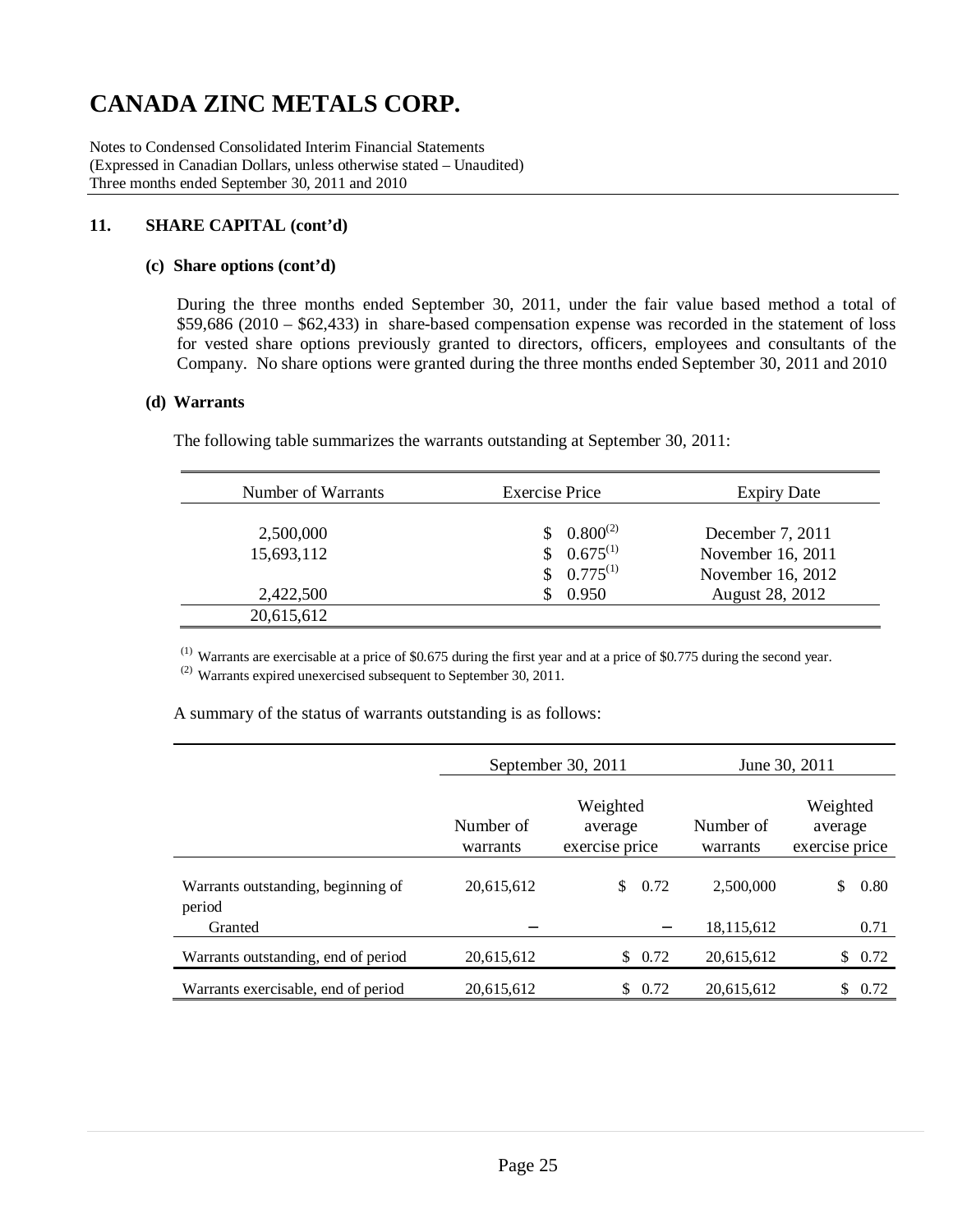Notes to Condensed Consolidated Interim Financial Statements (Expressed in Canadian Dollars, unless otherwise stated – Unaudited) Three months ended September 30, 2011 and 2010

## **12. SUPPLEMENTAL DISCLOSURE WITH RESPECT TO CASH FLOWS**

| September 30                               | 201 |        |  | 2010    |  |  |  |
|--------------------------------------------|-----|--------|--|---------|--|--|--|
| Cash paid during the period for interest   |     |        |  | 54.689  |  |  |  |
| Cash paid during the period for income tax |     | 74.434 |  | 579 877 |  |  |  |

During fiscal 2011, the Company filed the amendments to eligible Canadian exploration expenditures previously renounced to the flow-through shareholders that subscribed for the Company's common shares in fiscal 2009. As a result of the expenditure shortfall and the amendment of the previous renunciations of explorations expenditures, the Company paid \$74,434 (2010 - \$579,877) in part XII.6 tax for 2009 and an additional \$Nil (2010 - \$54,689) in interest.

Significant non-cash transactions for the period ended September 30, 2011 included resource property expenditures of \$812,686 (June 30, 2011 -\$799,965) in accounts payable.

Significant non-cash transactions for the period ended September 30, 2010 included:

- Ÿ resource property expenditures of \$854,534 (June 30, 2010 -\$450,222) in accounts payable;
- Ÿ resource property expenditures of \$Nil (June 30, 2010 -\$56,304) in due to related parties;
- $\ddot{V}$  an allocation of share-based compensation expense of \$11,853 (June 30, 2010 \$Nil) from equity reserves to share capital upon the exercise of 75,000 share options.

### **13. RELATED PARTIES TRANSACTIONS**

The remuneration of directors and other key management personnel during the three month period ending September 30, 2011 and 2010 were as follows:

| September 30,                     | 2011         | 2010    |
|-----------------------------------|--------------|---------|
| Directors fees                    | \$<br>12,500 | \$      |
| Management salaries               | 67,278       | 57,125  |
| Consulting fees (geology)         | 33,336       |         |
| Consulting fees other             | 3,750        | 3,750   |
| Management and administration (i) | 88,500       | 52,500  |
| Share-based payments (ii)         | 58,067       | 13,933  |
| Total                             | 263,431      | 127,308 |

(i) On May 1, 2007, the Company entered into a management and administrative agreement with Varshney Capital Corp. ("VCC"), a company controlled by two common directors, whereby the Company agreed to pay management and administrative fees of \$12,500 and \$5,000 per month, respectively. Effective July 1, 2011, the agreement was amended to increase the monthly management fee to \$24,500.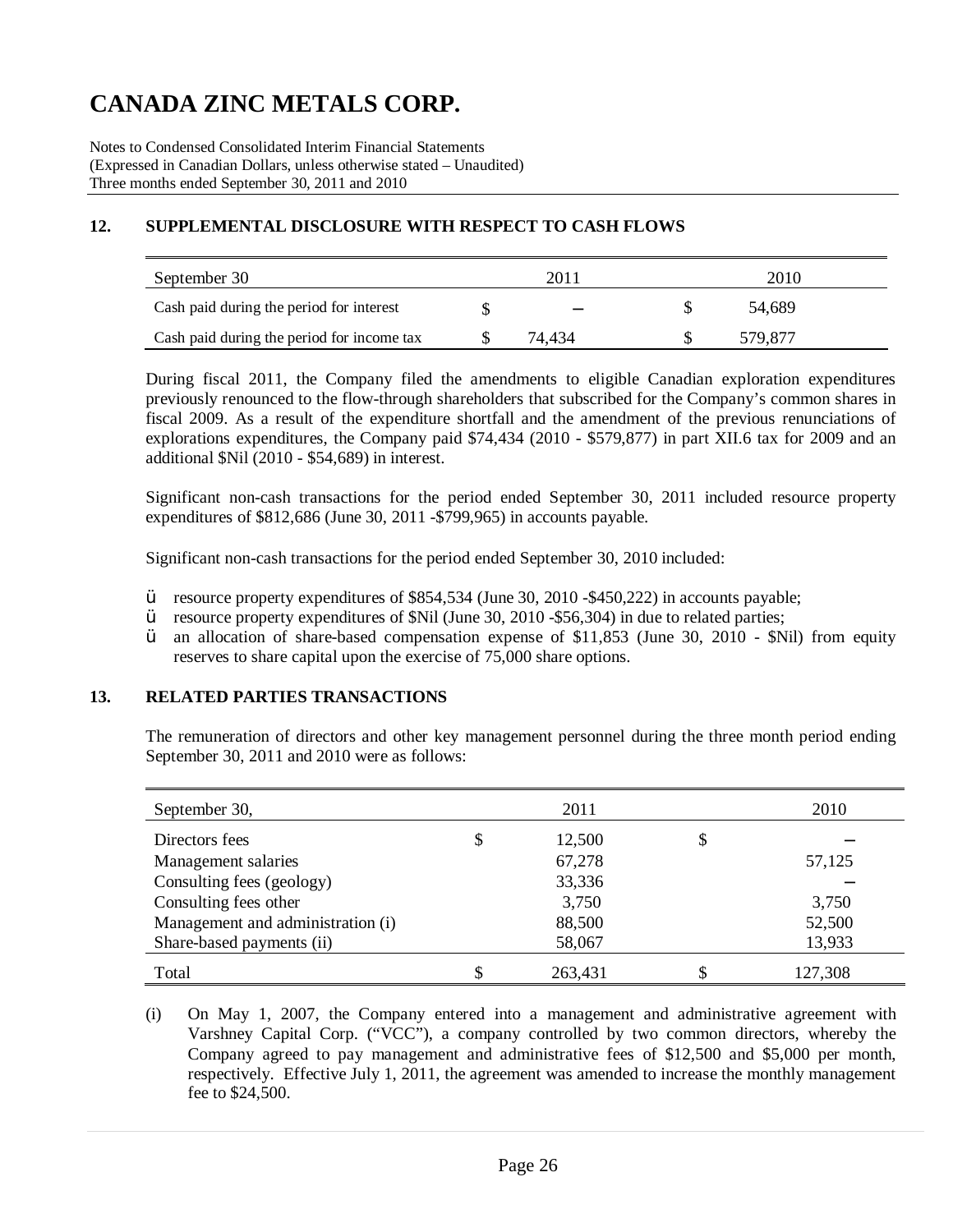Notes to Condensed Consolidated Interim Financial Statements (Expressed in Canadian Dollars, unless otherwise stated – Unaudited) Three months ended September 30, 2011 and 2010

### **13. RELATED PARTIES DISCLOSURE (cont'd)**

During the three months ended September 30, 2011, the Company paid or accrued \$73,500 (2010 – \$37,500) for management fees and \$15,000 (2010 – \$15,000) for administrative fees to VCC.

(ii) Share-based payments are the fair value of options that have been granted to directors and key management personnel.

### **14. TRANSITION TO IFRS**

IFRS 1 requires first-time adopters to retrospectively apply all effective IFRS standards as of the reporting date, which for the Company will be June 30, 2012. However, it also provides for certain optional exemptions and certain mandatory exceptions from full retrospective application for first time IFRS adoption.

### *Optional Exemption*

The Company has elected under IFRS 1 to not apply IFRS 2 to options that were granted on or before July 1, 2010 or to options that were granted subsequent to July 1, 2010 but vested before the date of transition to IFRS.

### *Mandatory Exceptions*

The Company has applied the following mandatory exception to its opening statement of financial position dated July 1, 2010:

### *Estimates*

In accordance with IFRS 1, an entity's estimates under IFRS at the date of transition to IFRS must be consistent with estimates made for the same date under previous GAAP, unless there is objective evidence that those estimates were in error. The Company's IFRS estimates as of July 1, 2010 are consistent with its Canadian GAAP estimates for the same date.

### *Adjustment on transition to IFRS*

IFRS employs a conceptual framework that is similar to Canadian GAAP. However, significant differences exist in certain matters of recognition, measurement and disclosure. While adoption of IFRS has not changed the Company's cash flows, it has resulted in changes to the Company's reported financial position and financial performance. In order to allow the users of the financial statements to better understand these changes, the Company's pre-IFRS consolidated balance sheet, consolidated statement of loss and comprehensive loss and statement of consolidated cash flows have been reconciled to IFRS, with the resulting differences explained below.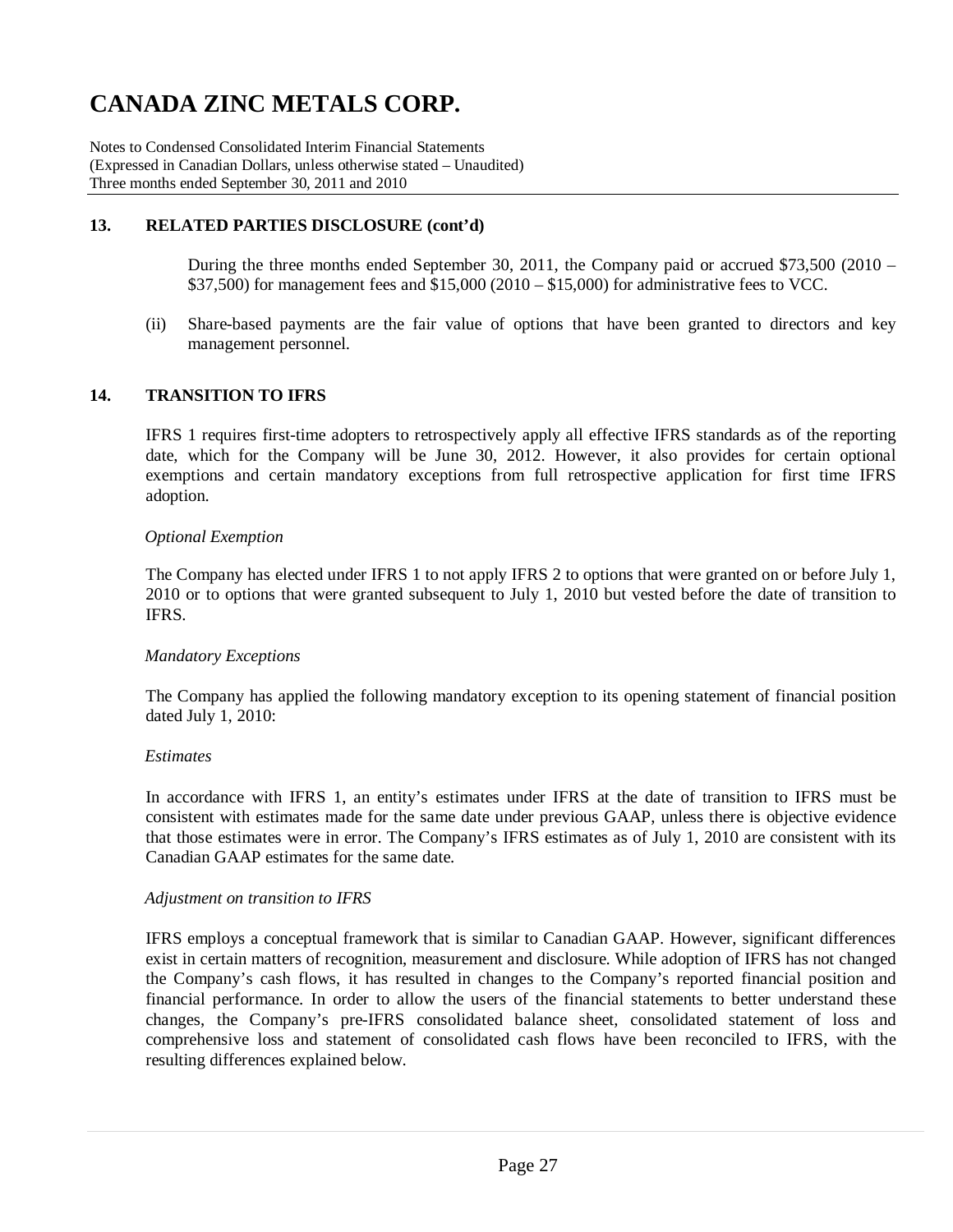Notes to Condensed Consolidated Interim Financial Statements (Expressed in Canadian Dollars, unless otherwise stated – Unaudited) Three months ended September 30, 2011 and 2010

## **14. TRANSITION TO IFRS (cont'd)**

### *Share-based payments*

Under IFRS, the fair value of share based awards with graded vesting terms issued in exchange for the receipt of goods and services from non-employees were recalculated on the dates the non-employees rendered services to the Company using the Black-Scholes option pricing model. Typically share-based payments with non-employees are calculated using the fair value of the goods or services received. As no reasonable fair value could be determined for the services provided by the non-employees, an option pricing model was used.

As a result, the Company adjusted share-based compensation expense as follows:

| Quarter ended                                                              |   | Adjustment                             |
|----------------------------------------------------------------------------|---|----------------------------------------|
| <b>Total July 1, 2010</b>                                                  |   | 11,228                                 |
| September 30, 2010<br>December 31, 2010<br>March 31, 2011<br>June 30, 2011 | S | 4,872<br>19,877<br>12,123<br>(36, 401) |
| Total fiscal 2011                                                          |   |                                        |

The adjustments are reflected in the statement of comprehensive loss, with the same amounts adjusted in the equity reserves account in the statement of shareholders equity.

The July 1, 2010, September 30, 2010 and June 30, 2011 statements of Shareholders' Equity have been reconciled as follows:

| July 1, 2010                           | Canadian<br><b>GAAP</b> |   | Effect on<br>transition to<br><b>IFRS</b> |    | <b>IFRS</b>    |
|----------------------------------------|-------------------------|---|-------------------------------------------|----|----------------|
|                                        |                         |   |                                           |    |                |
| Share capital                          | \$<br>72,370,651        | S | $\sim$                                    | -S | 72,370,651     |
| Equity reserves                        | 8,226,203               |   | 11,228                                    |    | 8,237,431      |
| Deficit                                | (25,627,399)            |   | (11,228)                                  |    | (25, 638, 627) |
| Accumulated other comprehensive income | 75,000                  |   |                                           |    | 75,000         |
|                                        | 55,044,455              | S | $\qquad \qquad -$                         |    | 55,044,455     |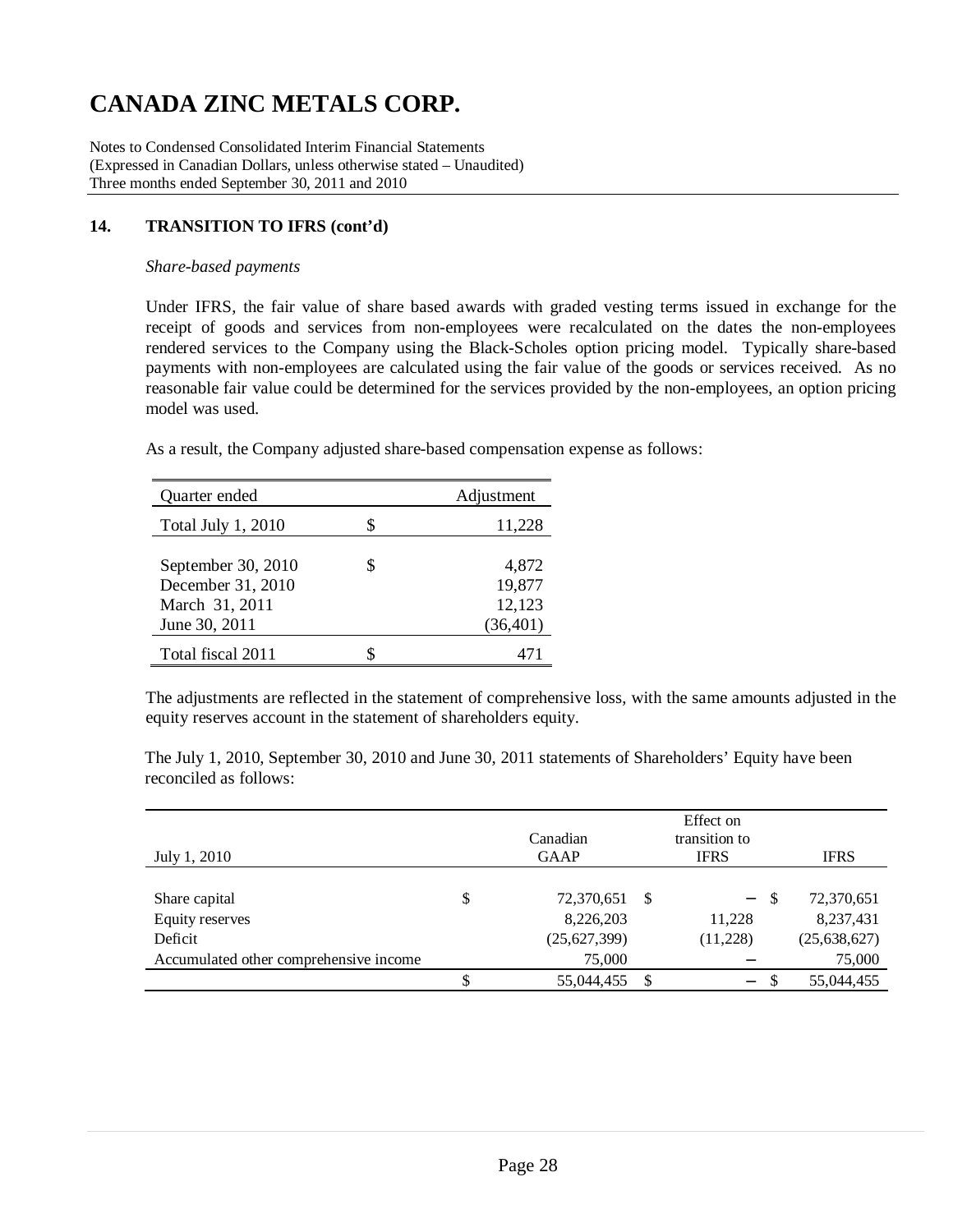Notes to Condensed Consolidated Interim Financial Statements (Expressed in Canadian Dollars, unless otherwise stated – Unaudited) Three months ended September 30, 2011 and 2010

### **14. TRANSITION TO IFRS (cont'd)**

| September 30, 2010                     | Canadian<br><b>GAAP</b> |   | Effect on<br>transition to<br><b>IFRS</b> |     | <b>IFRS</b>  |
|----------------------------------------|-------------------------|---|-------------------------------------------|-----|--------------|
| Share capital                          | \$<br>72,031,731        | S | $\sim$ $-$                                | -\$ | 72,031,731   |
| Equity reserves                        | 8,406,446               |   | 16,100                                    |     | 8,422,546    |
| Deficit                                | (25,960,383)            |   | (16,100)                                  |     | (25,976,483) |
| Accumulated other comprehensive income | (18,750)                |   |                                           |     | (18, 750)    |
|                                        | \$<br>54,459,044        | S | $\qquad \qquad -$                         |     | 54,459,044   |

| June 30, 2011                          | Canadian<br><b>GAAP</b> |    | Effect on<br>transition to<br><b>IFRS</b> |    | <b>IFRS</b>  |
|----------------------------------------|-------------------------|----|-------------------------------------------|----|--------------|
| Share capital                          | \$<br>93,486,827        | -S | $ \,$                                     | -S | 93,486,827   |
| Equity reserves                        | 9,260,407               |    | 11,699                                    |    | 9,272,106    |
| Deficit                                | (28,016,762)            |    | (11,699)                                  |    | (28,028,461) |
| Accumulated other comprehensive income | (413, 339)              |    |                                           |    | (413, 339)   |
|                                        | \$<br>74, 317, 133      | S  | $\qquad \qquad -$                         |    | 74,317,133   |

### *Reconciliation of Assets, Liabilities and Equity*

The below table provides a summary of the adjustments to the Company's statement of financial position at June 30, 2011, September 30, 2010, and July 1, 2010:

|                                                                                 | June 30,<br>2011 |               | September<br>30, 2010 |               | July 1, 2010 |
|---------------------------------------------------------------------------------|------------------|---------------|-----------------------|---------------|--------------|
| Total assets per Canadian GAAP<br>Adjustments required on adoption of IFRS      | \$<br>81,527,157 | \$            | 62,543,339            | <sup>\$</sup> | 63,441,750   |
| Total assets per IFRS                                                           | \$<br>81,527,157 | \$            | 62,543,339            | <sup>\$</sup> | 63,441,750   |
|                                                                                 |                  |               |                       |               |              |
| Total liabilities per Canadian GAAP<br>Adjustments required on adoption of IFRS | \$<br>7,210,024  | <sup>\$</sup> | 8,084,295             | <sup>\$</sup> | 8,397,295    |
| Total liabilities under IFRS                                                    | 7,210,024        |               | 8,084,295             |               | 8,397,295    |
| Total equity under Canadian GAAP<br>Adjustments required on adoption of IFRS    | 74,317,133       |               | 54,459,044            |               | 54,044,455   |
| Total equity under IFRS                                                         | 74,317,133       |               | 54,459,044            |               | 54,044,455   |
| Total liabilities and equity under IFRS                                         | \$<br>81,527,157 | S             | 62,543,339            | <sup>\$</sup> | 63,441,750   |